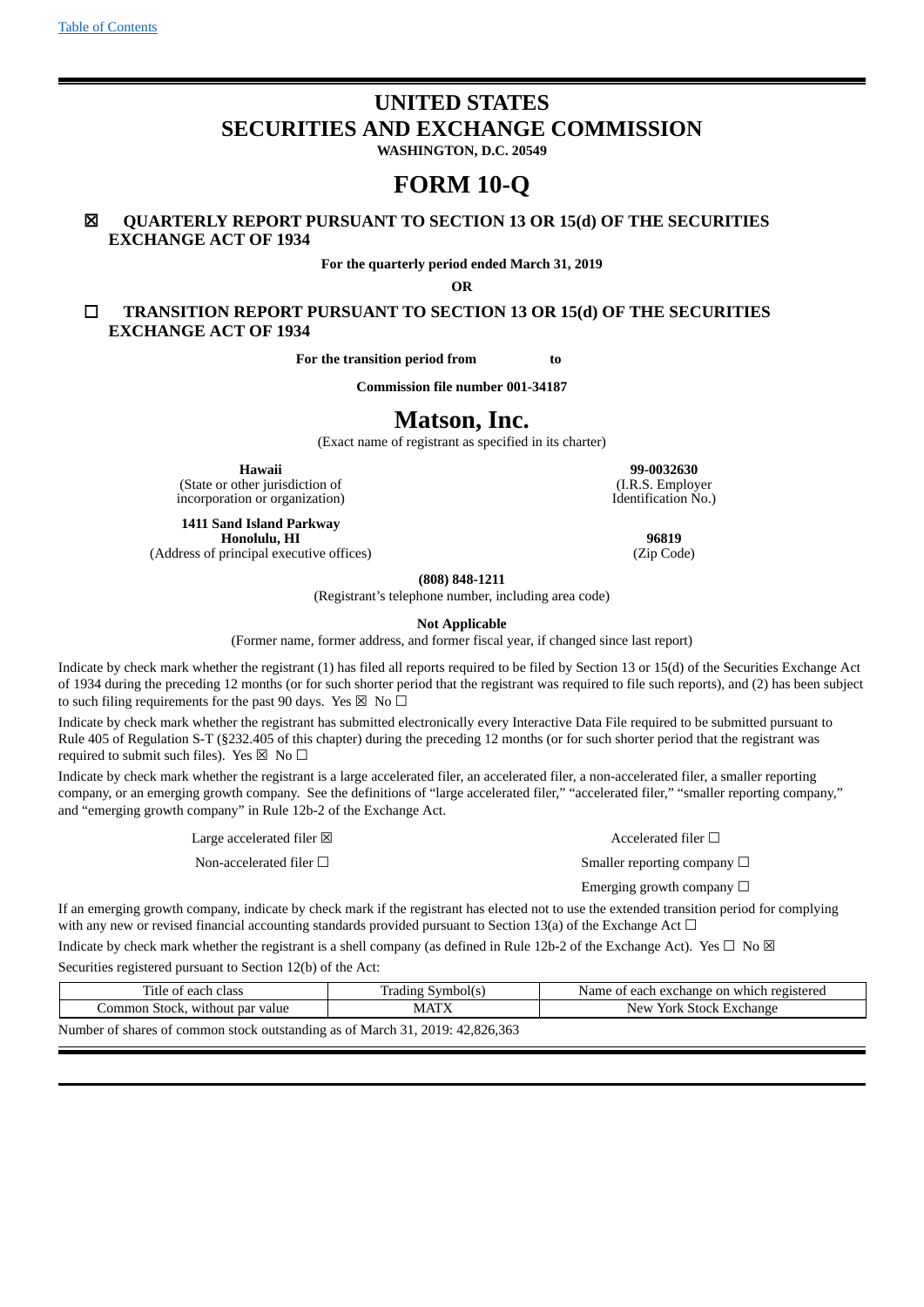# **MATSON, INC. AND SUBSIDIARIES**

# <span id="page-1-0"></span>**TABLE OF CONTENTS**

|                |                                                                                              | Page           |
|----------------|----------------------------------------------------------------------------------------------|----------------|
|                | Part I-FINANCIAL INFORMATION                                                                 | 1              |
| Item 1.        | <b>Financial Statements (Unaudited)</b>                                                      | 1              |
|                | <b>Condensed Consolidated Statements of Income and Comprehensive Income</b>                  | 1              |
|                | <b>Condensed Consolidated Balance Sheets</b>                                                 | $\overline{2}$ |
|                | <b>Condensed Consolidated Statements of Cash Flows</b>                                       | 3              |
|                | <b>Condensed Consolidated Statements of Shareholders' Equity</b>                             | 4              |
|                | Notes to the Condensed Consolidated Financial Statements                                     | 5              |
| Item 2.        | <b>Management's Discussion and Analysis of Financial Condition and Results of Operations</b> | 15             |
| Item 3.        | <b>Quantitative and Qualitative Disclosures about Market Risk</b>                            | 21             |
| Item 4.        | <b>Controls and Procedures</b>                                                               | 21             |
|                | <b>Part II-OTHER INFORMATION</b>                                                             | 21             |
| <u>Item 1.</u> | <b>Legal Proceedings</b>                                                                     | 21             |
| Item 1A.       | <b>Risk Factors</b>                                                                          | 22             |
| Item $2.$      | <b>Unregistered Sales of Equity Securities and Use of Proceeds</b>                           | 22             |
| Item 3.        | <b>Defaults Upon Senior Securities</b>                                                       | 22             |
| Item 4.        | <b>Mine Safety Disclosures</b>                                                               | 22             |
| Item 5.        | <b>Other Information</b>                                                                     | 22             |
| Item 6.        | <b>Exhibits</b>                                                                              | 22             |
|                | <b>Signatures</b>                                                                            | 23             |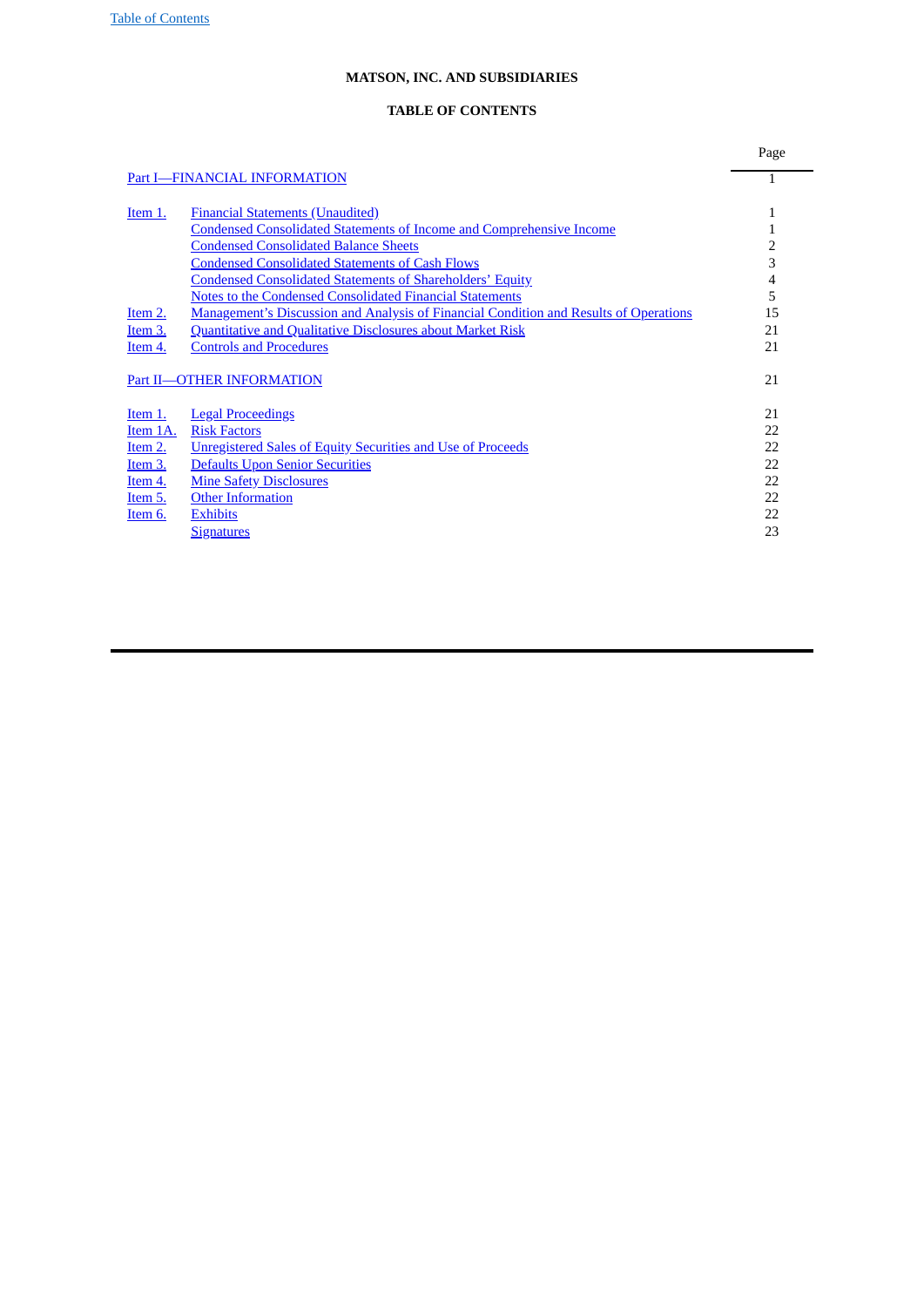# **PART I. FINANCIAL INFORMATION**

# **ITEM 1. FINANCIAL STATEMENTS**

# <span id="page-2-1"></span>**MATSON, INC. AND SUBSIDIARIES**

# **Condensed Consolidated Statements of Income and Comprehensive Income**

<span id="page-2-2"></span><span id="page-2-0"></span>(Unaudited)

|                                                         | <b>Three Months Ended</b><br>March 31, |      |         |
|---------------------------------------------------------|----------------------------------------|------|---------|
| (In millions, except per share amounts)                 | 2019                                   |      | 2018    |
| <b>Operating Revenue:</b>                               |                                        |      |         |
| Ocean Transportation                                    | \$<br>397.9                            | \$   | 379.3   |
| Logistics                                               | 134.5                                  |      | 132.1   |
| <b>Total Operating Revenue</b>                          | 532.4                                  |      | 511.4   |
|                                                         |                                        |      |         |
| Costs and Expenses:                                     |                                        |      |         |
| <b>Operating costs</b>                                  | (467.1)                                |      | (439.3) |
| Equity in income of Terminal Joint Venture              | 8.5                                    |      | 10.5    |
| Selling, general and administrative                     | (56.3)                                 |      | (53.9)  |
| <b>Total Costs and Expenses</b>                         | (514.9)                                |      | (482.7) |
|                                                         |                                        |      |         |
| <b>Operating Income</b>                                 | 17.5                                   |      | 28.7    |
| Interest expense                                        | (4.6)                                  |      | (5.0)   |
| Other income (expense), net                             | 0.6                                    |      | 0.8     |
| Income before Income Taxes                              | 13.5                                   |      | 24.5    |
| Income taxes                                            | (1.0)                                  |      | (10.3)  |
| Net Income                                              | \$<br>12.5                             | $\$$ | 14.2    |
|                                                         |                                        |      |         |
| Other Comprehensive Income (Loss), Net of Income Taxes: |                                        |      |         |
| Net Income                                              | \$<br>12.5                             | \$   | 14.2    |
| Other Comprehensive Income (Loss):                      |                                        |      |         |
| Amortization of prior service cost                      | (1.1)                                  |      | (1.3)   |
| Amortization of net loss                                | 0.9                                    |      | 1.3     |
| Other adjustments                                       |                                        |      | 0.2     |
| Total Other Comprehensive Income (Loss)                 | (0.2)                                  |      | 0.2     |
| Comprehensive Income                                    | \$<br>12.3                             | \$   | 14.4    |
|                                                         |                                        |      |         |
| <b>Basic Earnings Per Share:</b>                        | \$<br>0.29                             | S    | 0.33    |
| <b>Diluted Earnings Per Share:</b>                      | \$<br>0.29                             | \$   | 0.33    |
|                                                         |                                        |      |         |
| Weighted Average Number of Shares Outstanding:          |                                        |      |         |
| <b>Basic</b>                                            | 42.8                                   |      | 42.6    |
| <b>Diluted</b>                                          | 43.1                                   |      | 42.9    |

See Notes to Condensed Consolidated Financial Statements.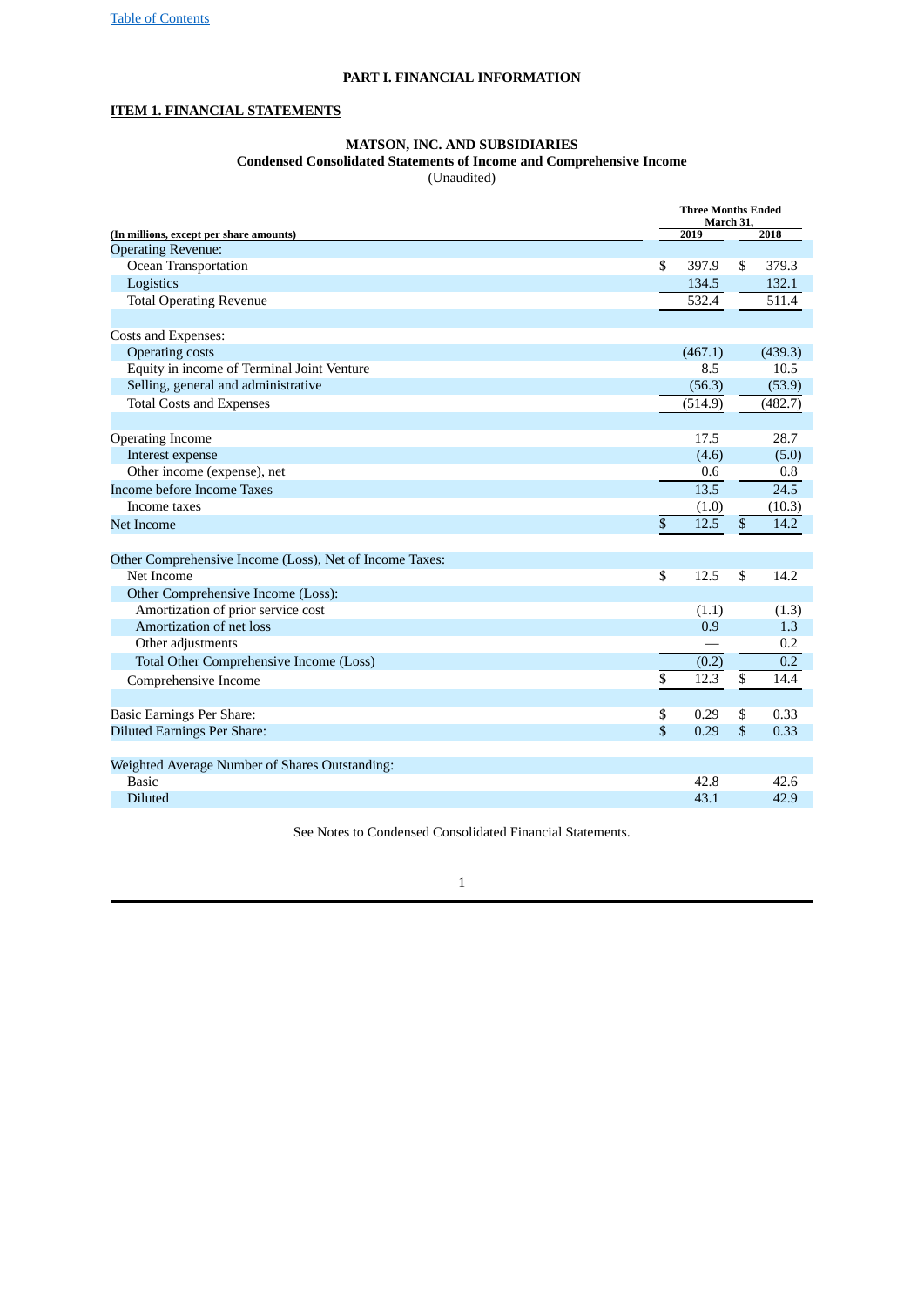#### <span id="page-3-0"></span>**MATSON, INC. AND SUBSIDIARIES Condensed Consolidated Balance Sheets** (Unaudited)

| 2019<br>(In millions)<br>2018<br><b>ASSETS</b><br><b>Current Assets:</b><br>Cash and cash equivalents<br>\$<br>19.6<br>15.4<br>\$<br>223.7<br>Accounts receivable, net<br>217.9<br>75.1<br>Prepaid expenses and other assets<br>73.3<br>306.6<br>318.4<br>Total current assets<br>Long-term Assets:<br>Investment in Terminal Joint Venture<br>87.0<br>91.3<br>1,386.2<br>Property and equipment, net<br>1,366.6<br>Operating lease right of use assets<br>243.3<br>Goodwill<br>327.8<br>327.8<br>Intangible assets, net<br>214.0<br>211.2 |
|--------------------------------------------------------------------------------------------------------------------------------------------------------------------------------------------------------------------------------------------------------------------------------------------------------------------------------------------------------------------------------------------------------------------------------------------------------------------------------------------------------------------------------------------|
|                                                                                                                                                                                                                                                                                                                                                                                                                                                                                                                                            |
|                                                                                                                                                                                                                                                                                                                                                                                                                                                                                                                                            |
|                                                                                                                                                                                                                                                                                                                                                                                                                                                                                                                                            |
|                                                                                                                                                                                                                                                                                                                                                                                                                                                                                                                                            |
|                                                                                                                                                                                                                                                                                                                                                                                                                                                                                                                                            |
|                                                                                                                                                                                                                                                                                                                                                                                                                                                                                                                                            |
|                                                                                                                                                                                                                                                                                                                                                                                                                                                                                                                                            |
|                                                                                                                                                                                                                                                                                                                                                                                                                                                                                                                                            |
|                                                                                                                                                                                                                                                                                                                                                                                                                                                                                                                                            |
|                                                                                                                                                                                                                                                                                                                                                                                                                                                                                                                                            |
|                                                                                                                                                                                                                                                                                                                                                                                                                                                                                                                                            |
|                                                                                                                                                                                                                                                                                                                                                                                                                                                                                                                                            |
| Deferred dry-docking costs, net<br>60.2<br>67.1                                                                                                                                                                                                                                                                                                                                                                                                                                                                                            |
| Other long-term assets<br>50.2<br>49.5                                                                                                                                                                                                                                                                                                                                                                                                                                                                                                     |
| Total long-term assets<br>2,370.2<br>2,112.0                                                                                                                                                                                                                                                                                                                                                                                                                                                                                               |
| \$<br>2,676.8<br>\$<br>$2,430.\overline{4}$<br><b>Total Assets</b>                                                                                                                                                                                                                                                                                                                                                                                                                                                                         |
|                                                                                                                                                                                                                                                                                                                                                                                                                                                                                                                                            |
| LIABILITIES AND SHAREHOLDERS' EQUITY                                                                                                                                                                                                                                                                                                                                                                                                                                                                                                       |
| Current Liabilities:                                                                                                                                                                                                                                                                                                                                                                                                                                                                                                                       |
| \$<br>\$<br>42.1<br>Current portion of debt<br>45.2                                                                                                                                                                                                                                                                                                                                                                                                                                                                                        |
| Accounts payable<br>232.4<br>246.8                                                                                                                                                                                                                                                                                                                                                                                                                                                                                                         |
| Operating lease liabilities<br>54.3                                                                                                                                                                                                                                                                                                                                                                                                                                                                                                        |
| Accruals and other liabilities<br>79.2<br>81.9                                                                                                                                                                                                                                                                                                                                                                                                                                                                                             |
| 411.1<br>370.8<br>Total current liabilities                                                                                                                                                                                                                                                                                                                                                                                                                                                                                                |
| Long-term Liabilities:                                                                                                                                                                                                                                                                                                                                                                                                                                                                                                                     |
| Long-term debt<br>822.9<br>814.3                                                                                                                                                                                                                                                                                                                                                                                                                                                                                                           |
| Long-term operating lease liabilities<br>196.7                                                                                                                                                                                                                                                                                                                                                                                                                                                                                             |
| Deferred income taxes<br>317.9<br>312.7                                                                                                                                                                                                                                                                                                                                                                                                                                                                                                    |
| Other long-term liabilities<br>165.2<br>177.3                                                                                                                                                                                                                                                                                                                                                                                                                                                                                              |
| 1,502.7<br>1,304.3<br>Total long-term liabilities                                                                                                                                                                                                                                                                                                                                                                                                                                                                                          |
| Commitments and Contingencies (Note 2)                                                                                                                                                                                                                                                                                                                                                                                                                                                                                                     |
| Shareholders' Equity:                                                                                                                                                                                                                                                                                                                                                                                                                                                                                                                      |
| Common stock<br>32.1<br>32.0                                                                                                                                                                                                                                                                                                                                                                                                                                                                                                               |
| 297.8<br>297.8<br>Additional paid in capital                                                                                                                                                                                                                                                                                                                                                                                                                                                                                               |
| Accumulated other comprehensive loss, net<br>(34.7)<br>(34.5)                                                                                                                                                                                                                                                                                                                                                                                                                                                                              |
| Retained earnings<br>467.8<br>460.0                                                                                                                                                                                                                                                                                                                                                                                                                                                                                                        |
| 763.0<br>755.3<br>Total shareholders' equity                                                                                                                                                                                                                                                                                                                                                                                                                                                                                               |
| \$<br>\$<br>2,676.8<br>2.430.4<br>Total Liabilities and Shareholders' Equity                                                                                                                                                                                                                                                                                                                                                                                                                                                               |

See Notes to Condensed Consolidated Financial Statements.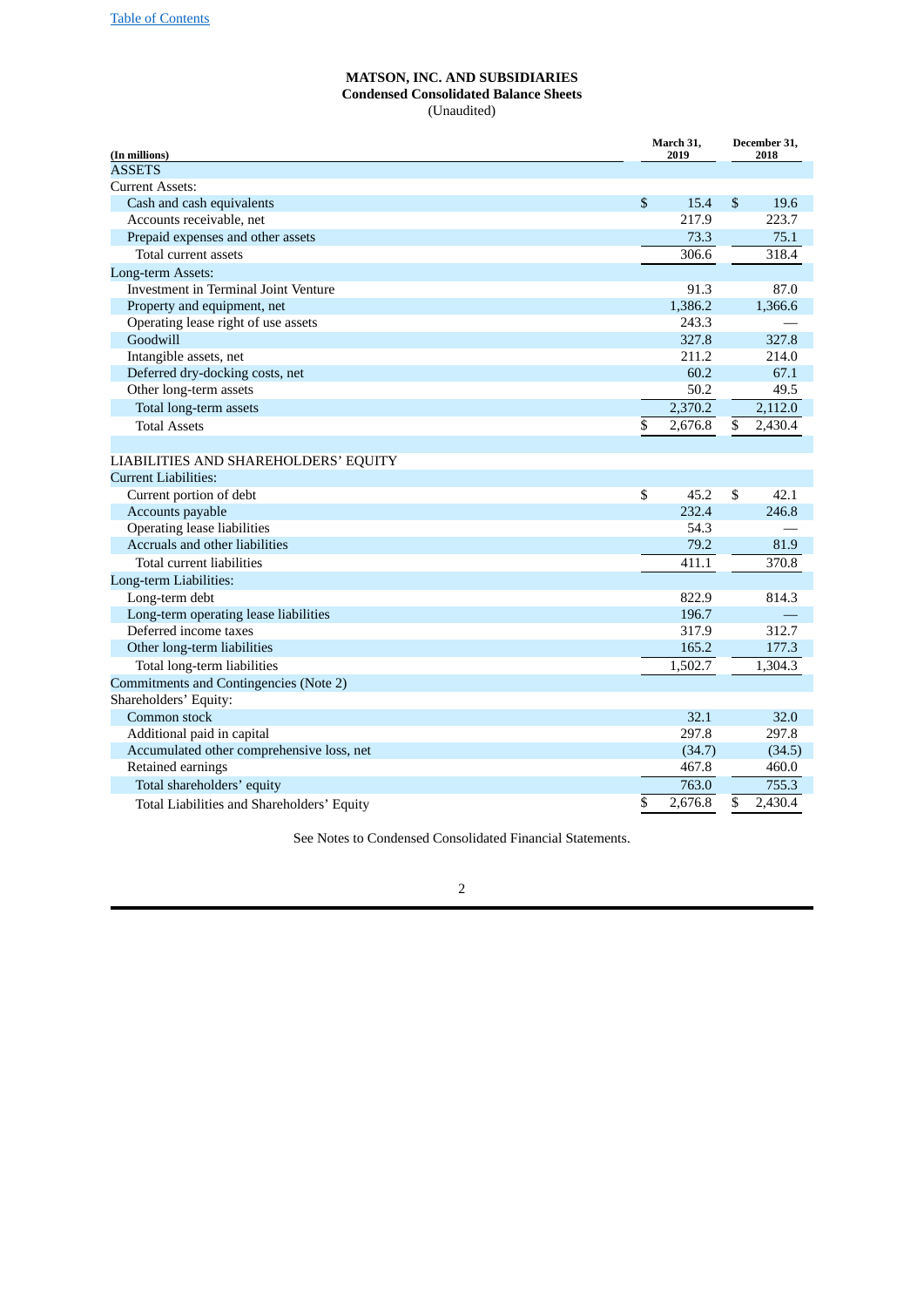## <span id="page-4-0"></span>**MATSON, INC. AND SUBSIDIARIES Condensed Consolidated Statements of Cash Flows** (Unaudited)

| (In millions)                                                                        | Three Months Ended March 31,<br>2019 |        | 2018 |            |  |
|--------------------------------------------------------------------------------------|--------------------------------------|--------|------|------------|--|
| <b>Cash Flows From Operating Activities:</b>                                         |                                      |        |      |            |  |
| Net income                                                                           | \$                                   | 12.5   | \$   | 14.2       |  |
| Reconciling adjustments:                                                             |                                      |        |      |            |  |
| Depreciation and amortization                                                        |                                      | 23.3   |      | 23.6       |  |
| Non-cash operating lease expense                                                     |                                      | 16.7   |      |            |  |
| Deferred income taxes                                                                |                                      | 3.8    |      | 6.4        |  |
| Share-based compensation expense                                                     |                                      | 3.2    |      | 2.7        |  |
| Equity in income of Terminal Joint Venture                                           |                                      | (8.5)  |      | (10.5)     |  |
| Distribution from Terminal Joint Venture                                             |                                      | 4.2    |      | 7.0        |  |
| Other                                                                                |                                      | (0.6)  |      | (0.6)      |  |
| Changes in assets and liabilities:                                                   |                                      |        |      |            |  |
| Accounts receivable, net                                                             |                                      | 5.8    |      | (14.5)     |  |
| Deferred dry-docking payments                                                        |                                      | (3.2)  |      | (4.6)      |  |
| Deferred dry-docking amortization                                                    |                                      | 8.1    |      | 9.2        |  |
| Prepaid expenses and other assets                                                    |                                      | 4.8    |      | 8.2        |  |
| Accounts payable, accruals and other liabilities                                     |                                      | (20.4) |      | (11.0)     |  |
| <b>Operating lease liabilities</b>                                                   |                                      | (16.7) |      |            |  |
| Other long-term liabilities                                                          |                                      | 0.4    |      | (0.2)      |  |
| Net cash provided by operating activities                                            |                                      | 33.4   |      | 29.9       |  |
|                                                                                      |                                      |        |      |            |  |
| Cash Flows From Investing Activities:                                                |                                      |        |      |            |  |
| Capitalized vessel construction expenditures                                         |                                      | (20.9) |      | (57.7)     |  |
| Other capital expenditures                                                           |                                      | (13.5) |      | (13.1)     |  |
| Proceeds from disposal of property and equipment                                     |                                      | 1.2    |      | 1.0        |  |
| Cash deposits into Capital Construction Fund                                         |                                      | (13.4) |      | (53.5)     |  |
| Withdrawals from Capital Construction Fund                                           |                                      | 13.4   |      | 53.5       |  |
| Net cash used in investing activities                                                |                                      | (33.2) |      | (69.8)     |  |
|                                                                                      |                                      |        |      |            |  |
| <b>Cash Flows From Financing Activities:</b>                                         |                                      |        |      |            |  |
| Repayments of debt and capital leases                                                |                                      | (8.2)  |      | (2.5)      |  |
| Proceeds from revolving credit facility                                              |                                      | 107.8  |      | 117.4      |  |
| Repayments of revolving credit facility                                              |                                      | (87.8) |      | (68.4)     |  |
| Proceeds from issuance of capital stock                                              |                                      |        |      | 0.2        |  |
| Dividends paid                                                                       |                                      | (9.1)  |      | (8.7)      |  |
| Tax withholding related to net share settlements of restricted stock units           |                                      | (3.1)  |      | (4.2)      |  |
| Net cash (used in) provided by financing activities                                  |                                      | (0.4)  |      | 33.8       |  |
|                                                                                      |                                      |        |      |            |  |
| Net Decrease in Cash, Cash Equivalents and Restricted Cash                           |                                      | (0.2)  |      | (6.1)      |  |
| Cash, Cash Equivalents and Restricted Cash, Beginning of the Period                  |                                      | 24.5   |      | 19.8       |  |
| Cash, Cash Equivalents and Restricted Cash, End of the Period                        | \$                                   | 24.3   | \$   | 13.7       |  |
|                                                                                      |                                      |        |      |            |  |
| Reconciliation of Cash, Cash Equivalents, and Restricted Cash, at End of the Period: |                                      |        |      |            |  |
| Cash and Cash Equivalents                                                            | \$                                   | 15.4   | \$   | 13.7       |  |
| <b>Restricted Cash</b>                                                               |                                      | 8.9    |      |            |  |
| Total Cash, Cash Equivalents and Restricted Cash, End of the Period                  | \$                                   | 24.3   | \$   | 13.7       |  |
|                                                                                      |                                      |        |      |            |  |
| Supplemental Cash Flow Information:                                                  |                                      |        |      |            |  |
|                                                                                      |                                      |        |      |            |  |
| Interest paid, net of capitalized interest                                           | \$<br>\$                             | 4.8    | \$   | 5.3<br>0.2 |  |
| Income tax paid, net of income tax refunds                                           |                                      | (5.4)  | \$   |            |  |
| Non-cash Information:                                                                |                                      |        |      |            |  |
| Capital expenditures included in accounts payable, accruals and other liabilities    | \$                                   | 5.5    | \$   | 0.7        |  |
|                                                                                      |                                      |        |      |            |  |

See Notes to Condensed Consolidated Financial Statements.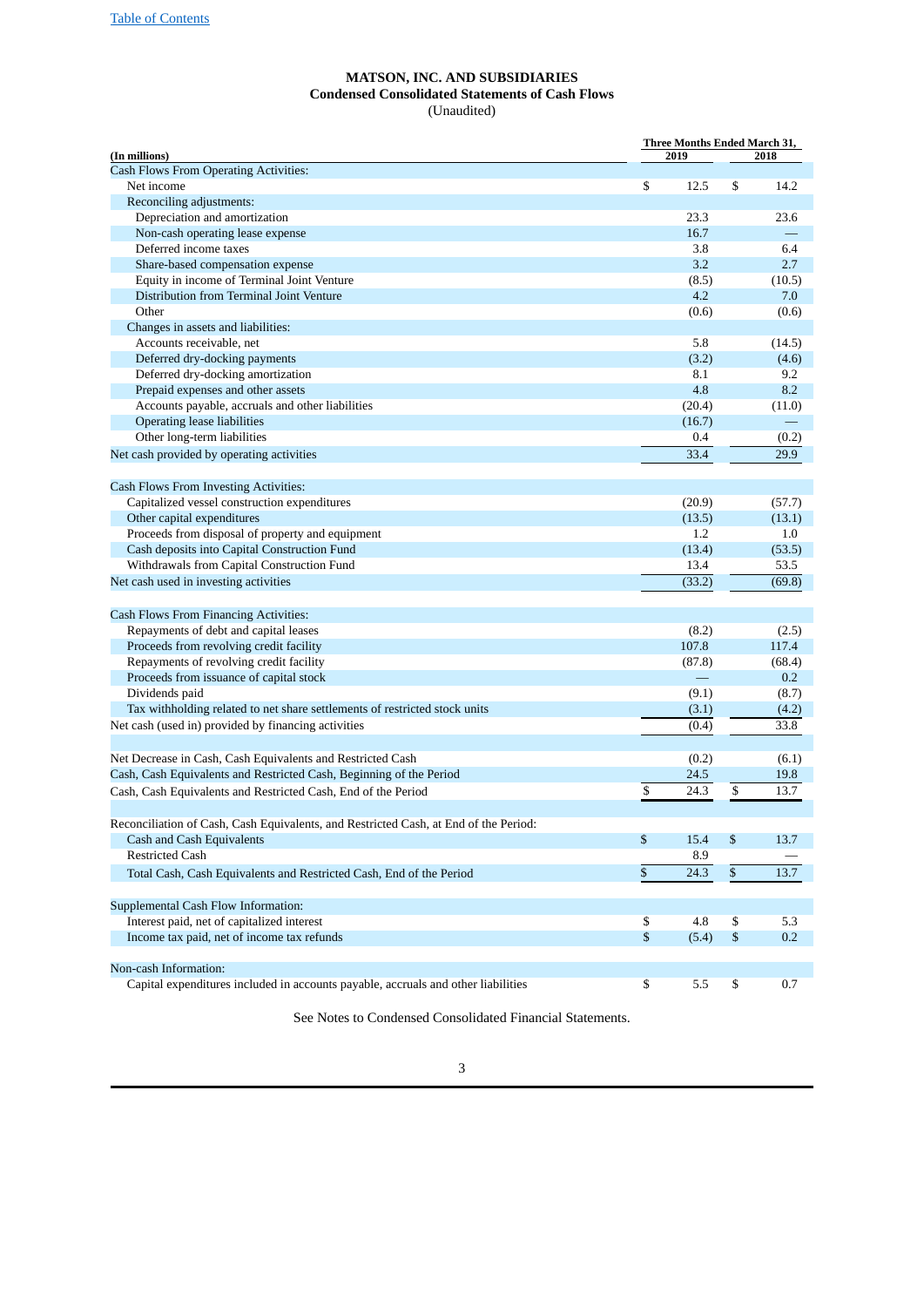#### <span id="page-5-0"></span>**MATSON, INC. AND SUBSIDIARIES Condensed Consolidated Statements of Shareholders' Equity** (Unaudited)

|                                                                                     |                | <b>Common Stock</b>                     | <b>Additional</b>                 | Accumulated<br>Other                     |                                        |                  |
|-------------------------------------------------------------------------------------|----------------|-----------------------------------------|-----------------------------------|------------------------------------------|----------------------------------------|------------------|
| (In millions, except per share amounts)<br>Balance at December 31, 2018             | Shares<br>42.7 | <b>Stated</b><br><b>Value</b><br>\$32.0 | Paid In<br>Capital<br>297.8<br>\$ | Comprehensive<br>Income (Loss)<br>(34.5) | Retained<br><b>Earnings</b><br>\$460.0 | Total<br>\$755.3 |
| Adjustment related to the adoption of new lease accounting<br>standard (see Note 7) |                |                                         |                                   |                                          | 4.4                                    | 4.4              |
| Net income                                                                          |                |                                         |                                   |                                          | 12.5                                   | 12.5             |
| Other comprehensive loss, net of tax                                                |                |                                         |                                   | (0.2)                                    |                                        | (0.2)            |
| Share-based compensation                                                            |                |                                         | 3.2                               |                                          |                                        | 3.2              |
| Shares issued, net of shares withheld for employee taxes                            | 0.1            | 0.1                                     | (3.2)                             |                                          |                                        | (3.1)            |
| Dividends (\$0.21 per share)                                                        |                |                                         |                                   |                                          | (9.1)                                  | (9.1)            |
| Balance at March 31, 2019                                                           | 42.8           | $\mathcal{S}$<br>32.1                   | 297.8                             | (34.7                                    | \$467.8                                | 763.0            |

| (In millions, except per share amounts)                                     | <b>Shares</b> | <b>Common Stock</b><br><b>Stated</b><br>Value | <b>Additional</b><br>Paid In<br>Capital | Accumulated<br>Other<br>Comprehensive<br><b>Income (Loss)</b> | Retained<br><b>Earnings</b> | Total   |
|-----------------------------------------------------------------------------|---------------|-----------------------------------------------|-----------------------------------------|---------------------------------------------------------------|-----------------------------|---------|
| Balance at December 31, 2017                                                | 42.5          | \$31.9                                        | 289.7<br>\$                             | (24.9)                                                        | \$ 380.5                    | \$677.2 |
| Reclassification resulting from adoption of new accounting<br>pronouncement |               |                                               |                                         | (6.0)                                                         | 6.0                         |         |
| Net income                                                                  |               |                                               |                                         |                                                               | 14.2                        | 14.2    |
| Other comprehensive income, net of tax                                      |               |                                               |                                         | 0.2                                                           |                             | 0.2     |
| Share-based compensation                                                    |               |                                               | 2.7                                     |                                                               |                             | 2.7     |
| Shares issued, net of shares withheld for employee taxes                    | 0.2           | 0.1                                           | (4.3)                                   |                                                               |                             | (4.2)   |
| Dividends (\$0.20 per share)                                                |               |                                               |                                         |                                                               | (8.7)                       | (8.7)   |
| Balance at March 31, 2018                                                   | 42.7          | 32.0                                          | 288.1                                   | (30.7)                                                        | 392.0                       | 681.4   |

See Notes to Condensed Consolidated Financial Statements.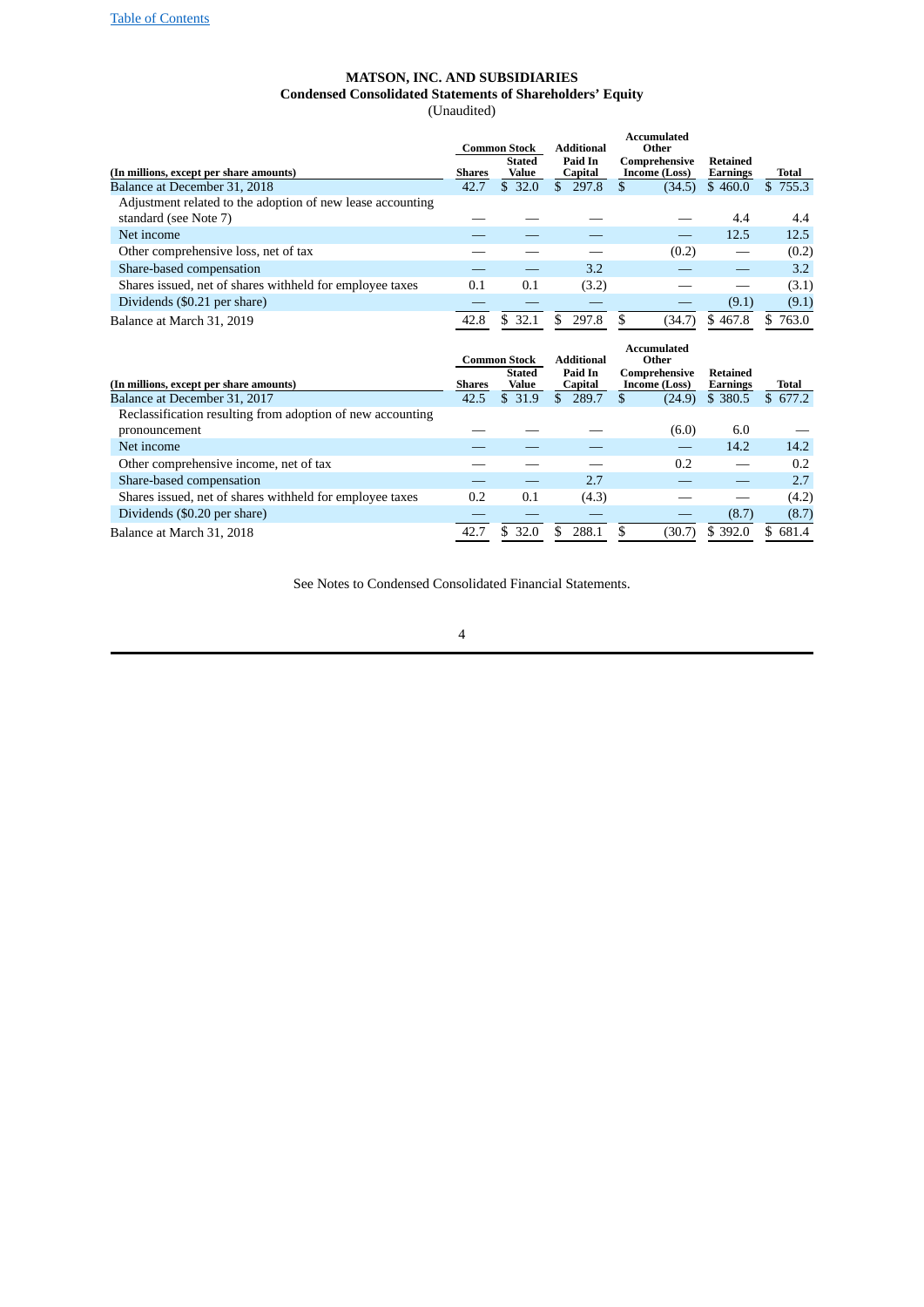#### **MATSON, INC. AND SUBSIDIARIES NOTES TO THE CONDENSED CONSOLIDATED FINANICAL STATEMENTS** (Unaudited)

<span id="page-6-0"></span>

## **1. DESCRIPTION OF THE BUSINESS**

Matson, Inc., a holding company incorporated in January 2012 in the State of Hawaii, and its subsidiaries ("Matson" or the "Company"), is a leading provider of ocean transportation and logistics services. The Company consists of two segments, Ocean Transportation and Logistics:

*Ocean Transportation:* Matson's Ocean Transportation business is conducted through Matson Navigation Company, Inc. ("MatNav"), a wholly-owned subsidiary of Matson, Inc. Founded in 1882, MatNav provides a vital lifeline of ocean freight transportation services to the domestic non-contiguous economies of Hawaii, Alaska, and Guam, and to other island economies in Micronesia. MatNav also operates a premium, expedited service from China to Long Beach, California, and also provides services to Okinawa, Japan and various islands in the South Pacific. In addition, subsidiaries of MatNav provide container stevedoring, refrigerated cargo services, inland transportation and other terminal services for MatNav and other ocean carriers on the Hawaiian Islands of Oahu, Hawaii, Maui and Kauai, and in the Alaska locations of Anchorage, Kodiak and Dutch Harbor.

Matson has a 35 percent ownership interest in SSA Terminals, LLC ("SSAT"), a joint venture between Matson Ventures, Inc., a wholly-owned subsidiary of MatNav, and SSA Ventures, Inc., a subsidiary of Carrix, Inc. SSAT provides terminal and stevedoring services to various carriers at eight terminal facilities on the U.S. West Coast, including four facilities which are used by MatNav ("Terminal Joint Venture"). Matson records its share of net income from SSAT in costs and expenses in the Condensed Consolidated Statements of Income and Comprehensive Income, and within the Ocean Transportation segment due to the nature of SSAT's operations.

*Logistics:* Matson's Logistics business is conducted through Matson Logistics, Inc. ("Matson Logistics"), a wholly-owned subsidiary of MatNav. Established in 1987, Matson Logistics is an asset-light business that provides a variety of logistic services to its customers including: (i) multimodal transportation brokerage of domestic and international rail intermodal service, long-haul and regional highway trucking services, specialized hauling, flat-bed and project services, less-thantruckload services, and expedited freight services (collectively "Transportation Brokerage" services); (ii) less-than-container load ("LCL") consolidation and freight forwarding services (collectively "Freight Forwarding" services); (iii) warehousing and distribution services; and (iv) supply chain management, non-vessel operating common carrier (NVOCC) freight forwarding and other services.

## **2. SIGNIFICANT ACCOUNTING POLICIES**

*Basis of Presentation:* The Condensed Consolidated Financial Statements are unaudited, and include the accounts of Matson and all wholly-owned subsidiaries, after elimination of intercompany amounts and transactions. Significant investments in businesses, partnerships, and limited liability companies in which the Company does not have a controlling financial interest, but has the ability to exercise significant influence, are accounted for under the equity method. A controlling financial interest is one in which the Company has a majority voting interest or one in which the Company is the primary beneficiary of a variable interest entity. The Company accounts for its investment in the Terminal Joint Venture using the equity method of accounting.

Due to the nature of the Company's operations, the results for interim periods are not necessarily indicative of results to be expected for the year. These Condensed Consolidated Financial Statements reflect all normal recurring adjustments that are, in the opinion of management, necessary for fair presentation of the results of the interim periods, and do not include all of the information and footnotes required by U.S. generally accepted accounting principles for complete consolidated financial statements.

The Condensed Consolidated Financial Statements should be read in conjunction with the Consolidated Financial Statements and notes thereto included in the Company's Annual Report on Form 10-K for the year ended December 31, 2018, filed with the Securities and Exchange Commission ("SEC") on March 4, 2019.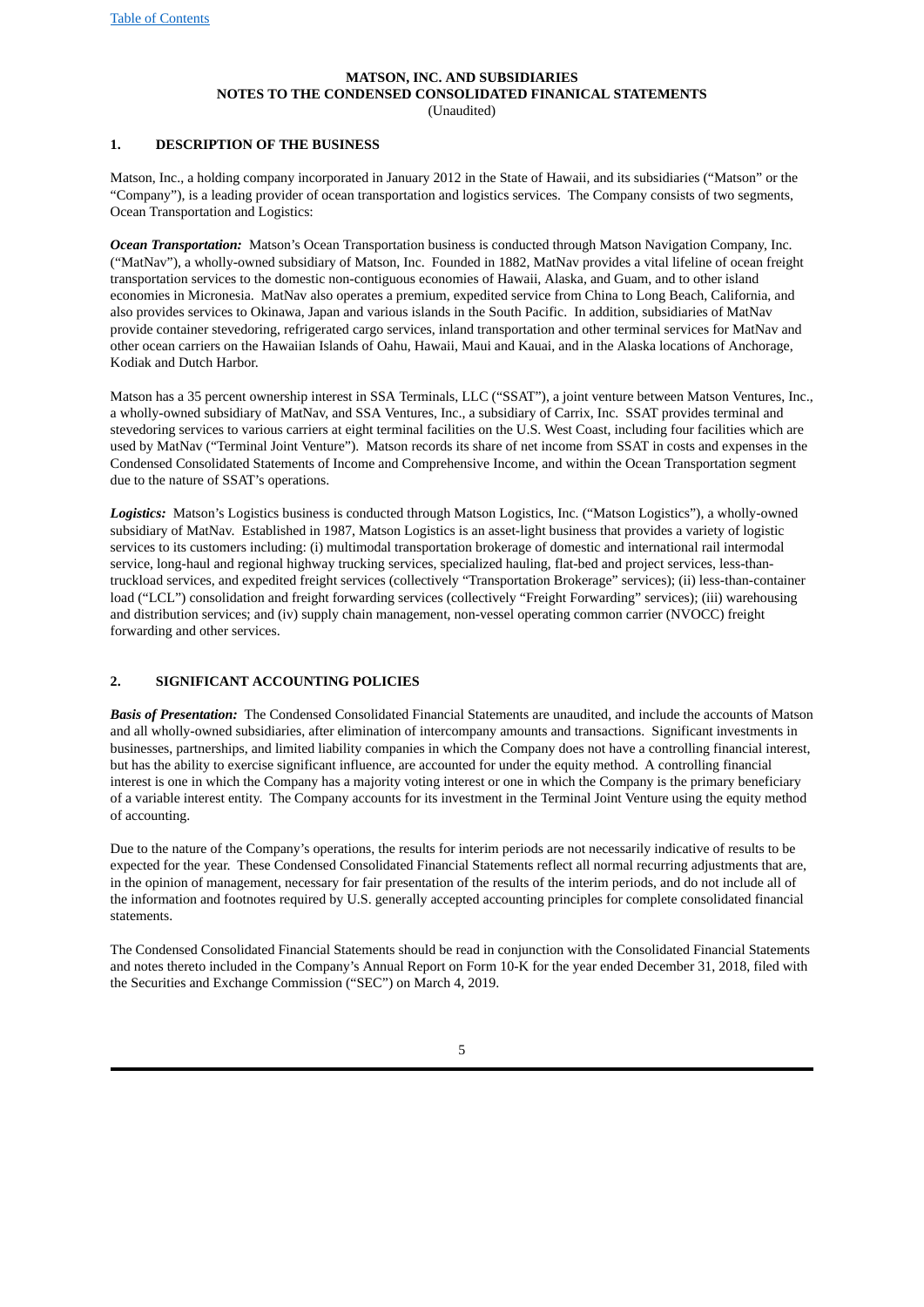*Fiscal Period:* The period end for Matson covered by this report is March 31, 2019. The period end for MatNav and its subsidiaries covered by this report occurred on the last Friday in March, or March 29, 2019, for the first quarter 2019.

*Significant Accounting Policies:* The Company's significant accounting policies are described in Note 2 to the Consolidated Financial Statements included in Part II, Item 8 of the Company's Annual Report on Form 10-K for the year ended December 31, 2018.

The Company adopted Accounting Standards Codification ("ASC") 842, *Leases* ("ASC 842") on January 1, 2019. ASC 842 requires lessees to record leases on their balance sheets but recognize the expenses in their income statements in a manner similar to current practice. ASC 842 states that a lessee would recognize a lease liability for the obligation to make lease payments, and a right-of-use asset for the underlying leased asset for the period of the lease term. Refer to Note 7 for additional information on the Company's adoption of ASC 842 and other lease related disclosures.

*Recognition of Revenues and Related Costs:* Revenue in the Company's Condensed Consolidated Financial Statements is presented net of elimination of intercompany transactions. The following is a description of the Company's principal revenue generating activities by segment, and the Company's revenue recognition policy for each activity:

|                                        |   | <b>Three Months Ended</b><br>March 31. |  |       |  |
|----------------------------------------|---|----------------------------------------|--|-------|--|
| Ocean Transportation (in millions) (1) |   | 2019                                   |  | 2018  |  |
| <b>Ocean Transportation services</b>   | æ | 387.9                                  |  | 368.8 |  |
| Terminal and other related services    |   | 6.7                                    |  | 6.2   |  |
| Fuel sales                             |   | 2.0                                    |  | 2.6   |  |
| Vessel management and related services |   | 1.3                                    |  | 1.7   |  |
| Total                                  |   | 397.9                                  |  | 379.3 |  |

(1) Ocean Transportation revenue transactions are primarily denominated in U.S. dollars except for less than 3 percent of Ocean Transportation revenues<br>and fuel sales revenue categories which are denominated in foreign cur

- § Ocean Transportation services revenue is recognized ratably over the duration of a voyage based on the relative transit time completed in each reporting period. Vessel operating costs and other ocean transportation operating costs, such as terminal operating overhead and general and administrative expenses, are charged to operating costs as incurred.
- § Terminal and other related services revenue is recognized as the services are performed. Related costs are recognized as incurred.
- § Fuel sales revenue and related costs are recognized when the Company has completed delivery of the product to the customer in accordance with the terms and conditions of the contract.
- § Vessel management and related services revenue is recognized in proportion to the services completed. Related costs are recognized as incurred.

|                                                          | <b>Three Months Ended</b><br>March 31, |       |  |       |  |
|----------------------------------------------------------|----------------------------------------|-------|--|-------|--|
| Logistics (in millions) (1)                              |                                        | 2019  |  | 2018  |  |
| Transportation Brokerage and Freight Forwarding services |                                        | 126.4 |  | 124.5 |  |
| Warehouse and distribution services                      |                                        | 5.3   |  | 4.6   |  |
| Supply chain management and other services               |                                        | 2.8   |  | 3.0   |  |
| Total                                                    |                                        | 134.5 |  | 132.1 |  |

(1) Logistics revenue transactions are primarily denominated in U.S. dollars except for less than 3 percent of transportation brokerage and freight forwarding services revenue, and supply chain management and other services revenue categories which are denominated in foreign currencies.

<sup>§</sup> Warehousing and distribution services revenue consist of amounts billed to customers for storage, handling, and valueadded packaging of customer merchandise. Storage revenue is recognized in the month the service is



<sup>§</sup> Transportation Brokerage and Freight Forwarding services revenue consists of amounts billed to customers for services provided. The primary costs include third-party purchased transportation services, labor and equipment costs. Revenue and the related purchased third-party transportation costs are recognized over the duration of a delivery based upon the relative transit time completed in each reporting period. Labor and other operating costs are expensed as incurred. The Company reports revenue on a gross basis as the Company serves as the principal in these transactions because it is responsible for fulfilling the contractual arrangements with the customer and has latitude in establishing prices.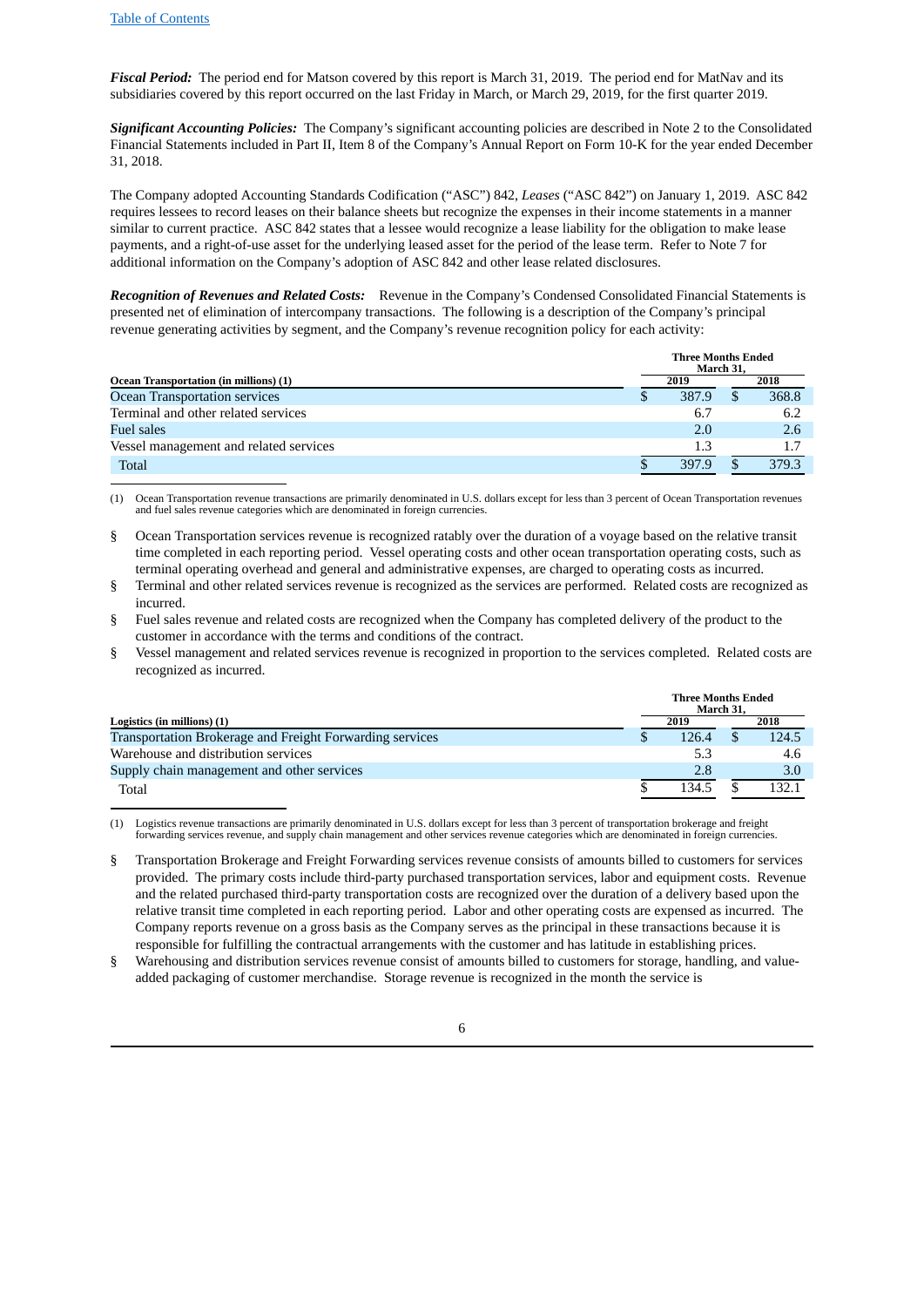provided to the customer. Storage related costs are recognized as incurred. Other warehousing and distribution services revenue and related costs are recognized in proportion to the services performed.

§ Supply chain management and other services revenues, and related costs are recognized in proportion to the services performed.

The Company generally invoices its customers at the commencement of the voyage or the transportation service being provided, or as other services are being performed. Revenue is deferred when services are invoiced in advance by the customer. The Company's receivables are classified as short-term as collection terms are for periods of less than one year. The Company expenses sales commissions and contract acquisition costs as incurred because the amounts are generally immaterial. These expenses are included in selling, general and administration expenses in the Condensed Consolidated Statements of Income and Comprehensive Income.

*Capital Construction Fund:* The Company's Capital Construction Fund ("CCF") is described in Note 7 to the Consolidated Financial Statements included in Part II, Item 8 of the Company's Annual Report on Form 10-K for the year ended December 31, 2018. As of March 31, 2019 and December 31, 2018, \$1.7 million and \$1.0 million of eligible accounts receivable were assigned to the CCF, respectively. Due to the nature of the assignment of eligible accounts receivable into the CCF, such assigned amounts are classified as part of accounts receivable in the Condensed Consolidated Balance Sheets. Cash on deposit in the CCF is held in a money market account and classified as a long-term asset in the Company's Condensed Consolidated Balance Sheets, as the Company intends to use qualified cash withdrawals to fund long-term investment in the construction of new vessels. During the three months ended March 31, 2019, the Company deposited \$13.4 million into the CCF, and made qualifying cash withdrawals of \$13.4 million from the CCF. The balance of cash on deposit at March 31, 2019 and December 31, 2018 was nominal.

*Investment in Terminal Joint Venture:* The Company's investment in SSAT was \$91.3 million and \$87.0 million at March 31, 2019 and December 31, 2018, respectively. Condensed income statement information (unaudited) for the Terminal Joint Venture for the three months ended March 31, 2019 and 2018 consisted of the following:

|                                        | <b>Three Months Ended</b><br>March 31, |         |  |         |
|----------------------------------------|----------------------------------------|---------|--|---------|
| (In millions)                          |                                        | 2019    |  | 2018    |
| <b>Operating revenue</b>               |                                        | 268.1   |  | 250.9   |
| Operating costs and expenses           |                                        | (244.2) |  | (219.7) |
| <b>Operating income</b>                |                                        | 23.9    |  | 31.2    |
| Net Income (1)                         |                                        | 22.5    |  | 30.7    |
| Company Share of SSAT's Net Income (2) |                                        | 8.5     |  | 10.5    |

(1) Includes earnings from equity method investments held by SSAT less earnings allocated to non-controlling interests.<br>(2) The Company records its share of net income from SSAT in costs and expenses in the Condensed Conso

The Company records its share of net income from SSAT in costs and expenses in the Condensed Consolidated Statement of Income and Comprehensive Income due to the nature of SSAT's operations.

*Income Taxes:* In connection with the Tax Cuts and Jobs Act of 2017 (the "Tax Act"), the Company recorded a non-cash tax adjustment of \$3.3 million that increased income taxes and decreased income tax receivables for the three months ended March 31, 2018. This adjustment related to the application of an estimated 6.2 percent sequestration on alternative minimum tax (AMT) refunds due to the Company, and was based on guidance issued by the Internal Revenue Service (IRS) and emerging interpretations of the Tax Act during that period. On January 19, 2019, the IRS issued new guidance indicating that sequestration would not apply to refundable AMT credits. In accordance with this new guidance, the Company recorded a non-cash tax adjustment of \$2.9 million that decreased income taxes and increased income tax receivables for the three months ended March 31, 2019.

The Company continues to assess the impact of the Tax Act, related interpretations and other tax legislation, when issued, on the Company's income tax estimates. These and other factors could materially affect the Company's financial condition or its future operating results.

*Contingencies: Environmental Matters:* The Company's Ocean Transportation business has certain risks that could result in expenditures for environmental remediation. The Company believes that based on all information available to it, the Company is currently in compliance, in all material respects, with applicable environmental laws and regulations.

*Other Matters:* The Company and its subsidiaries are parties to, or may be contingently liable in connection with other legal actions arising in the normal course of their businesses, the outcomes of which, in the opinion of management after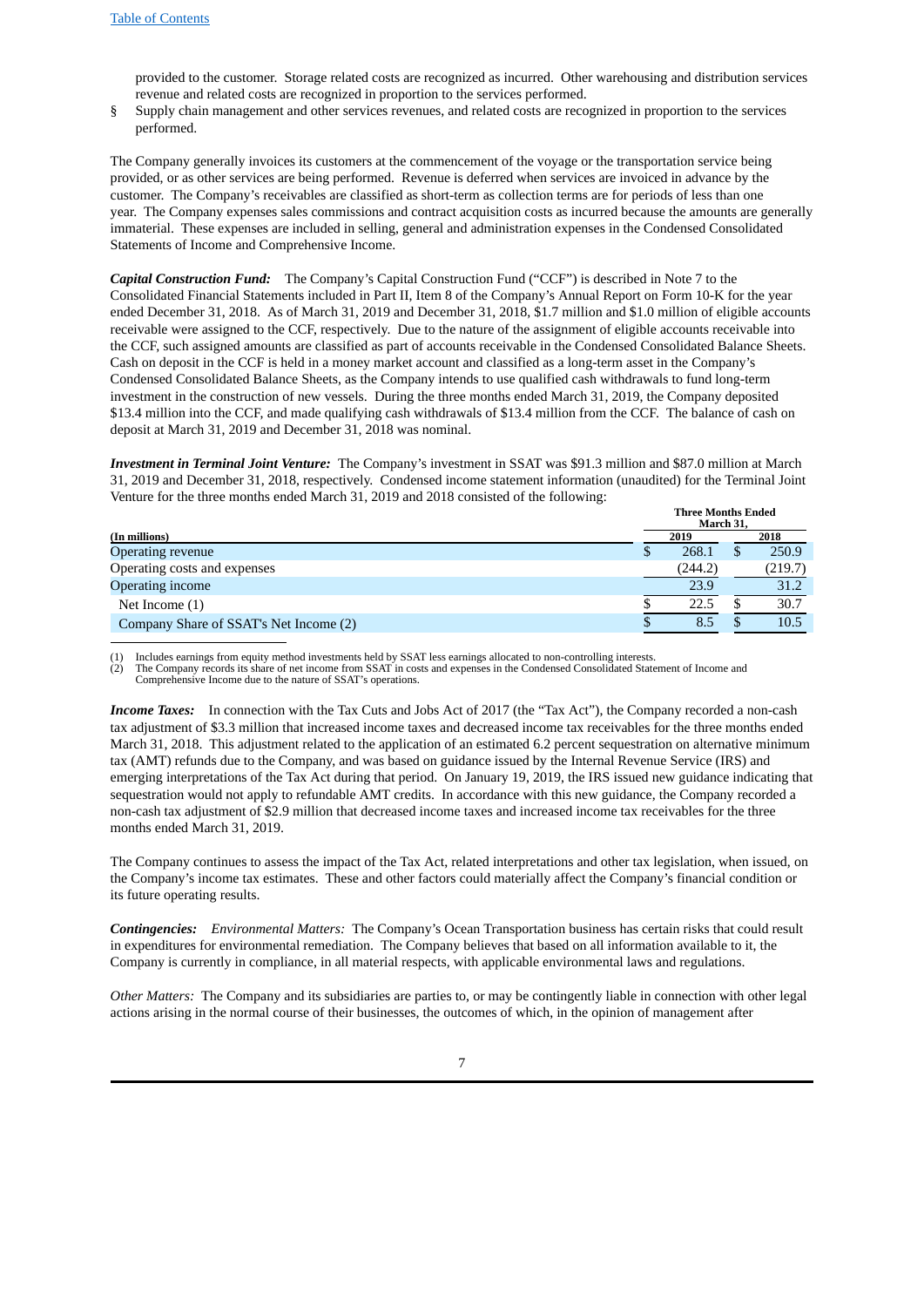consultation with counsel, would not have a material effect on the Company's financial condition, results of operations, or cash flows.

*Dividends:* The Company's first quarter 2019 cash dividend of \$0.21 per share was paid on March 7, 2019. On April 25, 2019, the Company's Board of Directors declared a cash dividend of \$0.21 per share payable on June 6, 2019.

#### *New Accounting Pronouncements:*

*Measurement of Credit Losses on Financial Instruments* ("ASU 2016-13")*:* In June 2016, the Financial Accounting Standards Board issued ASU 2016‑13 which amends the current approach to estimate credit losses on certain financial assets, including trade and other receivables, available-for-sale securities and other financial instruments. ASU 2016-13 requires entities to establish a valuation allowance for the expected lifetime losses of certain financial instruments. Subsequent changes in the valuation allowance are recorded in current earnings and reversal of previous losses is permitted. The new standard is effective for interim and annual periods beginning on or after December 15, 2019, and early adoption is permitted. The Company is in the process of evaluating this new standard, but does not expect the adoption of ASU 2016‑13 to have a significant impact on the Company's Consolidated Financial Statements.

#### **3. REPORTABLE SEGMENTS**

Reportable segments are components of an enterprise that engage in business activities from which it may earn revenues and incur expenses, whose operating results are regularly reviewed by the chief operating decision maker to make decisions about resources to be allocated to the segment and assess its performance, and for which discrete financial information is available. The Company's chief operating decision maker is its Chief Executive Officer.

The Company consists of two reportable segments, Ocean Transportation and Logistics, which are further described in Note 1. Reportable segments are measured based on operating income, exclusive of interest expense and income taxes. In arrangements where the customer purchases ocean transportation and logistics services, the revenues are allocated to each reportable segment based upon the contractual amounts for each type of service. The Company's Terminal Joint Venture segment has been aggregated into the Company's Ocean Transportation segment due to the operations of the Terminal Joint Venture being an integral part of the Company's Ocean Transportation business.

The Company's Ocean Transportation segment provides ocean transportation services to the Logistics segment, and the Logistics segment provides logistics services to the Ocean Transportation segment. Accordingly, inter-segment revenue of \$21.8 million and \$18.3 million for the three months ended March 31, 2019 and 2018, respectively, have been eliminated from operating revenue in the table below.

Reportable segment results for the three months ended March 31, 2019 and 2018 consisted of the following:

|                                | <b>Three Months Ended</b><br>March 31, |       |     |        |
|--------------------------------|----------------------------------------|-------|-----|--------|
| (In millions)                  |                                        | 2019  |     | 2018   |
| <b>Operating Revenue:</b>      |                                        |       |     |        |
| Ocean Transportation           | \$                                     | 397.9 | \$  | 379.3  |
| Logistics                      |                                        | 134.5 |     | 132.1  |
| <b>Total Operating Revenue</b> | \$                                     | 532.4 | \$. | 511.4  |
| <b>Operating Income:</b>       |                                        |       |     |        |
| Ocean Transportation (1)       | \$                                     | 9.4   | \$  | 24.5   |
| Logistics                      |                                        | 8.1   |     | 4.2    |
| <b>Total Operating Income</b>  |                                        | 17.5  |     | 28.7   |
| Interest expense, net          |                                        | (4.6) |     | (5.0)  |
| Other income (expense), net    |                                        | 0.6   |     | 0.8    |
| Income before Income Taxes     |                                        | 13.5  |     | 24.5   |
| Income taxes                   |                                        | (1.0) |     | (10.3) |
| Net Income                     | \$                                     | 12.5  | \$  | 14.2   |

(1) Ocean Transportation segment information includes \$8.5 million and \$10.5 million of equity in income from the Company's equity investment in SSAT for the three months ended March 31, 2019 and 2018, respectively.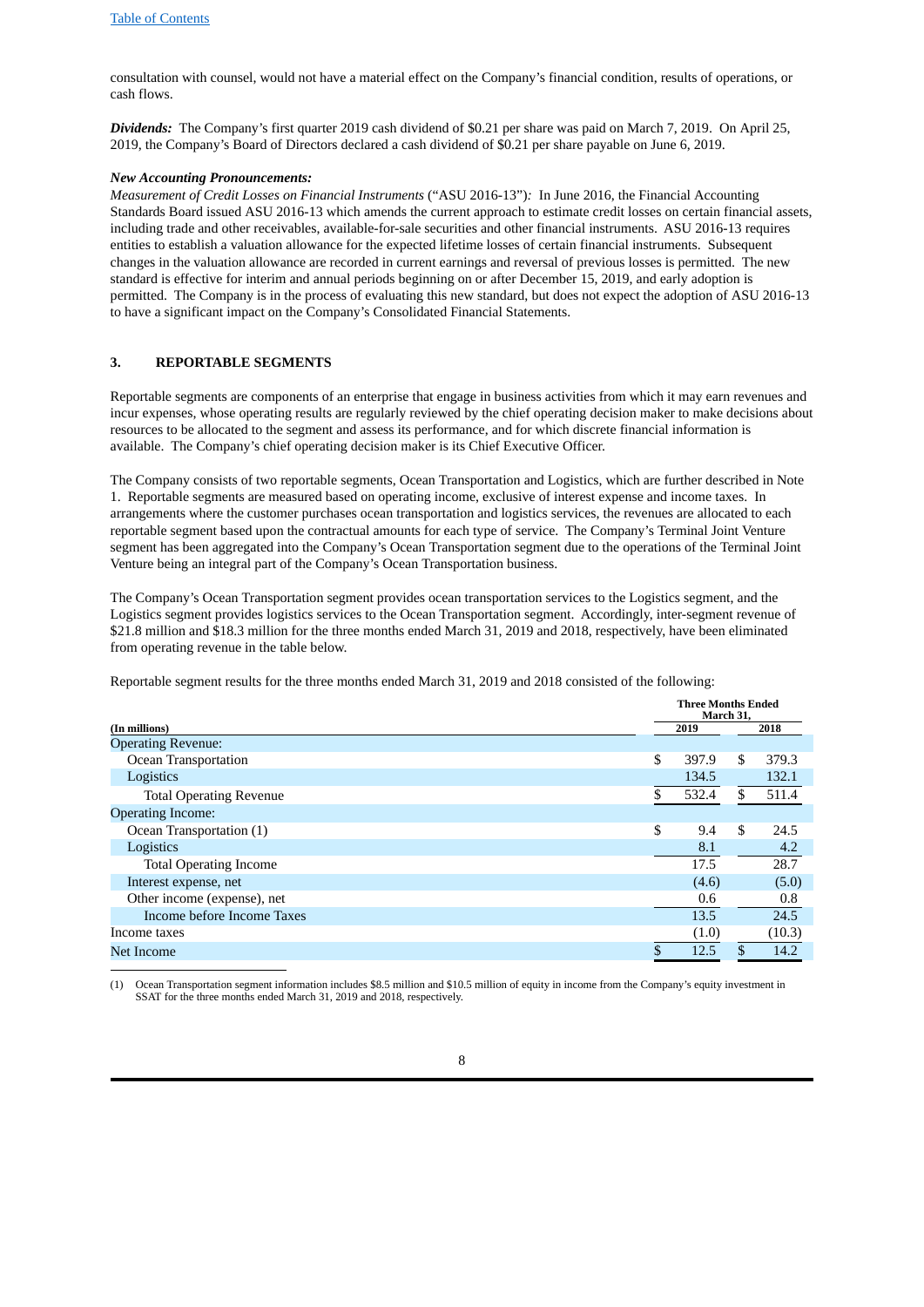# **4. PROPERTY AND EQUIPMENT**

Property and equipment at March 31, 2019 and December 31, 2018 consisted of the following:

| (In millions)                          | March 31,<br>2019 |           | December 31.<br>2018 |
|----------------------------------------|-------------------|-----------|----------------------|
| Cost:                                  |                   |           |                      |
| Vessels                                | \$                | 1,490.1   | \$<br>1,489.2        |
| Containers and equipment               |                   | 514.7     | 513.6                |
| Terminal facilities and other property |                   | 66.0      | 66.0                 |
| Vessel construction in progress        |                   | 512.6     | 487.2                |
| Other construction in progress         |                   | 70.0      | 59.2                 |
| <b>Total Property and Equipment</b>    |                   | 2,653.4   | 2,615.2              |
| Less: Accumulated Depreciation         |                   | (1,267.2) | (1,248.6)            |
| Total Property and Equipment, net      |                   | 1,386.2   | 1,366.6              |

Vessel construction in progress relates to progress payments for the construction of three new vessels, capitalized owner's items and capitalized interest. Capitalized interest included in vessel construction in progress was \$21.0 million and \$16.3 million at March 31, 2019 and December 31, 2018, respectively.

# **5. GOODWILL AND INTANGIBLES**

Goodwill by segment at March 31, 2019 and December 31, 2018 consisted of the following:

|                 | Ocean |                |    |                 |  |              |
|-----------------|-------|----------------|----|-----------------|--|--------------|
| (In millions)   |       | Transportation |    | Logistics       |  | <b>Total</b> |
| 777<br>Goodwill |       | ם ברח<br>222.0 | ۰D | 105.2<br>$\sim$ |  | 327.8        |

Intangible assets at March 31, 2019 and December 31, 2018 consisted of the following:

| (In millions)                     | March 31,<br>2019 |        |    | December 31.<br>2018 |
|-----------------------------------|-------------------|--------|----|----------------------|
| <b>Customer Relationships:</b>    |                   |        |    |                      |
| Ocean Transportation              | \$                | 140.6  | \$ | 140.6                |
| Logistics                         |                   | 90.1   |    | 90.1                 |
| Total                             |                   | 230.7  |    | 230.7                |
| Less: Accumulated Amortization    |                   | (46.8) |    | (44.0)               |
| Total Customer Relationships, net |                   | 183.9  |    | 186.7                |
| Trade name - Logistics            |                   | 27.3   |    | 27.3                 |
| Total Intangible Assets, net      |                   | 211.2  |    | 214.0                |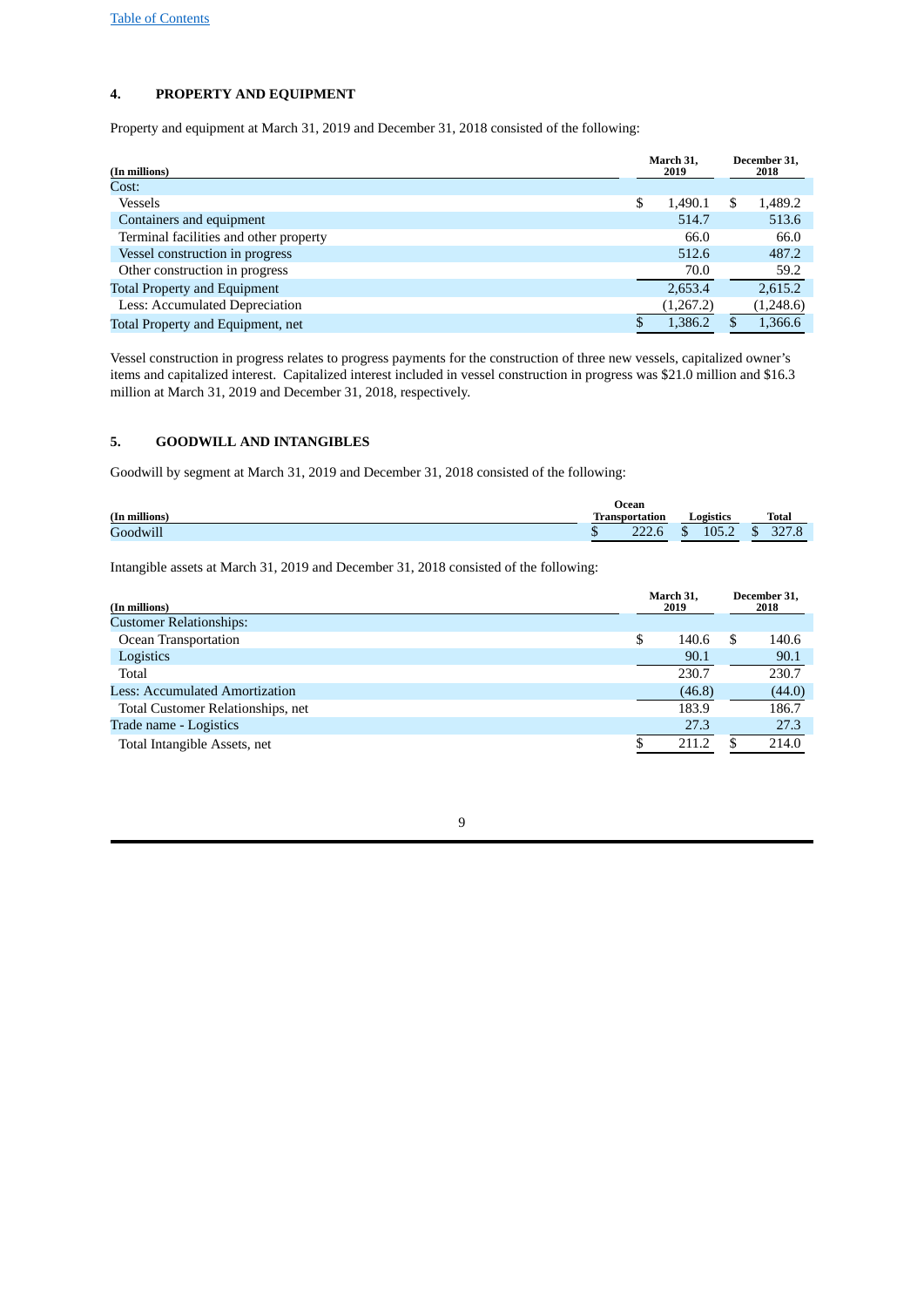# **6. DEBT**

At March 31, 2019 and December 31, 2018, the Company's debt consisted of the following:

| (In millions)                                             |    | March 31.<br>2019 |    | December 31.<br>2018 |
|-----------------------------------------------------------|----|-------------------|----|----------------------|
| Private Placement Term Loans:                             |    |                   |    |                      |
| 5.79 %, payable through 2020                              | \$ | 10.5              | S. | 10.5                 |
| 3.66 %, payable through 2023                              |    | 41.0              |    | 41.0                 |
| 4.16 %, payable through 2027                              |    | 44.5              |    | 44.5                 |
| 3.37 %, payable through 2027                              |    | 75.0              |    | 75.0                 |
| 3.14 %, payable through 2031                              |    | 194.0             |    | 200.0                |
| 4.31 %, payable through 2032                              |    | 32.7              |    | 32.7                 |
| 4.35 %, payable through 2044                              |    | 100.0             |    | 100.0                |
| 3.92 %, payable through 2045                              |    | 71.4              |    | 71.4                 |
| Title XI Bonds:                                           |    |                   |    |                      |
| 5.34 %, payable through 2028                              |    | 20.9              |    | 22.0                 |
| 5.27 %, payable through 2029                              |    | 23.1              |    | 24.2                 |
| Revolving credit facility, maturity date of June 29, 2022 |    | 255.0             |    | 235.0                |
| Capital leases                                            |    |                   |    | 0.1                  |
| <b>Total Debt</b>                                         |    | 868.1             |    | 856.4                |
| Less: Current portion                                     |    | (45.2)            |    | (42.1)               |
| Total Long-term Debt                                      | \$ | 822.9             | \$ | 814.3                |

The Company's debt is described in Note 8 to the Consolidated Financial Statements included in Part II, Item 8 of the Company's Annual Report on Form 10-K for the year ended December 31, 2018. Borrowings under the revolving credit facility are classified as long-term debt in the Condensed Consolidated Balance Sheets, as principal payments are not required until the maturity date of June 29, 2022.

As of March 31, 2019, the Company had \$246.5 million of remaining availability under the revolving credit facility. The interest rate on borrowings under the revolving credit facility approximated 3.97 percent during the three months ended March 31, 2019.

## **7. LEASES**

*Adoption of ASC 842:* The Company adopted ASC 842 on January 1, 2019 and made the following elections:

- § Applied the transition requirements that resulted in a cumulative-effect adjustment of \$4.4 million recorded to retained earnings at January 1, 2019, due to the elimination of deferred gains from the Company's sale and leaseback transactions recorded in the Consolidated Balance Sheet as of December 31, 2018;
- § Elected to apply the package of practical expedient permitted under the transition guidance which allows, among other things, the historical lease classification and initial direct costs to be carried forward;
- § Elected the short-term lease exception which allows the Company to exclude leases with an initial term of one year or less from recognition on the Condensed Consolidated Balance Sheets;
- § Elected to separate non-lease components by underlying asset class for real estate and terminal leases and operations equipment leases; and
- § Elected to use a portfolio approach in applying discount rates to leases based upon the lease terms in the following categories: (i) one to five years; (ii) six to ten years; (iii) eleven to fifteen years; and (iv) sixteen years and greater, regardless of the type of underlying asset class.

Upon adoption, the Company recorded a right-of-use asset of approximately \$251.4 million, a corresponding operating lease liability of \$259.1 million, and de-recognized deferred rent of \$7.7 million. The adoption of ASC 842 did not have a significant impact on the Company's current earnings, liquidity or existing debt covenant requirements. Significant assumptions and judgments made in applying the new lease accounting standard include determining the Company's incremental borrowing rate and evaluating the probability of exercising lease options.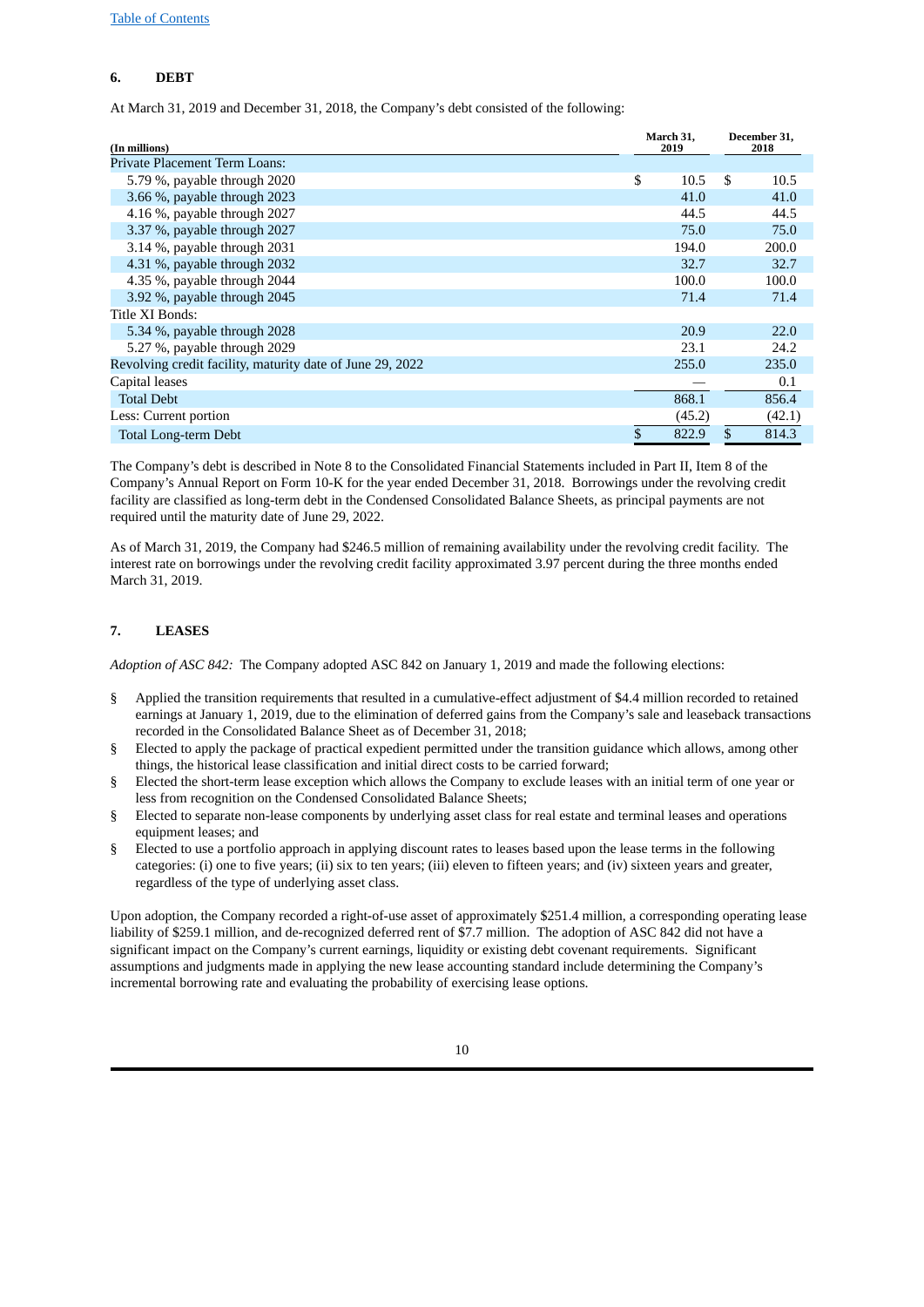*Description of Operating Leases:* The Company has a variety of different types of operating leases, the specific terms and conditions of which vary from lease to lease. Certain operating lease agreements include terms such as: (i) renewal and early termination options; (ii) early buy-out and purchase options; and (iii) rent escalation clauses. The lease agreements also include provisions for the maintenance of the leased asset and payment of lease related costs. The Company reviews the specific terms and conditions of each lease and, as appropriate, notifies the lessor of any intent to exercise any option in accordance with the terms of the lease. In the normal course of business, the Company expects to be able to renew or replace most of its operating leases by other similar leases as they expire. Except for the residual value guarantee described below, the Company's leases do not contain any other residual value guarantees.

The Company's sub-lease income was nominal to the Company's Condensed Consolidated Financial Statements for the three months ended March 31, 2019. The Company did not have any finance leases during the three month period ended March 31, 2019. Certain of the Company's lease agreements include rental payments that may be adjusted in the future based on economic conditions and others include rental payments adjusted periodically for inflation. Variable lease expense is disclosed for the adjusted portion of such payments.

The lease type by underlying asset class and maximum terms of the Company's operating leases are as follows:

| <b>Lease Type:</b>                    | Life     |
|---------------------------------------|----------|
| Real estate and terminal leases       | 65 years |
| Vessel charter leases                 | 10 years |
| Operations equipment and other leases | 8 years  |

*Incremental Borrowing Rate:* As most of the Company's operating leases do not provide an implicit rate, the Company uses an estimated incremental borrowing rate based on information available at the date of adoption and subsequent lease commencement dates in calculating the present value of its operating lease liabilities. The incremental borrowing rate is determined using the U.S. Treasury rate adjusted to account for the Company's credit rating and the collateralized nature of operating leases.

*Components of Lease Cost:* Components of lease cost recorded in the Company's Condensed Consolidated Statement of Income and Comprehensive Income for the three months ended March 31, 2019 consisted of the following:

|                       | <b>Three Months Ended</b><br>March 31, |      |
|-----------------------|----------------------------------------|------|
| (In millions)         | 2019                                   |      |
| Operating lease cost  |                                        | 16.7 |
| Short-term lease cost |                                        | 2.4  |
| Variable lease cost   |                                        | 0.1  |
| Total lease cost      |                                        | 19.2 |

*Other Lease Information:* Other information related to the Company's operating leases for the three months ended March 31, 2019 is as follows:

|                                                                                  |   | <b>Three Months Ended</b> |  |  |  |
|----------------------------------------------------------------------------------|---|---------------------------|--|--|--|
|                                                                                  |   | March 31,                 |  |  |  |
| (In millions, except lease term and discount rate)                               |   | 2019                      |  |  |  |
| Cash paid for amounts included in operating lease liabilities                    |   | 16.7                      |  |  |  |
| Right of use assets obtained in the exchange for new operating lease liabilities | S | 5.8                       |  |  |  |
| Weighted-average remaining operating lease term                                  |   | 7.9 years                 |  |  |  |
| Weighted-average incremental borrowing rate                                      |   | 4.5%                      |  |  |  |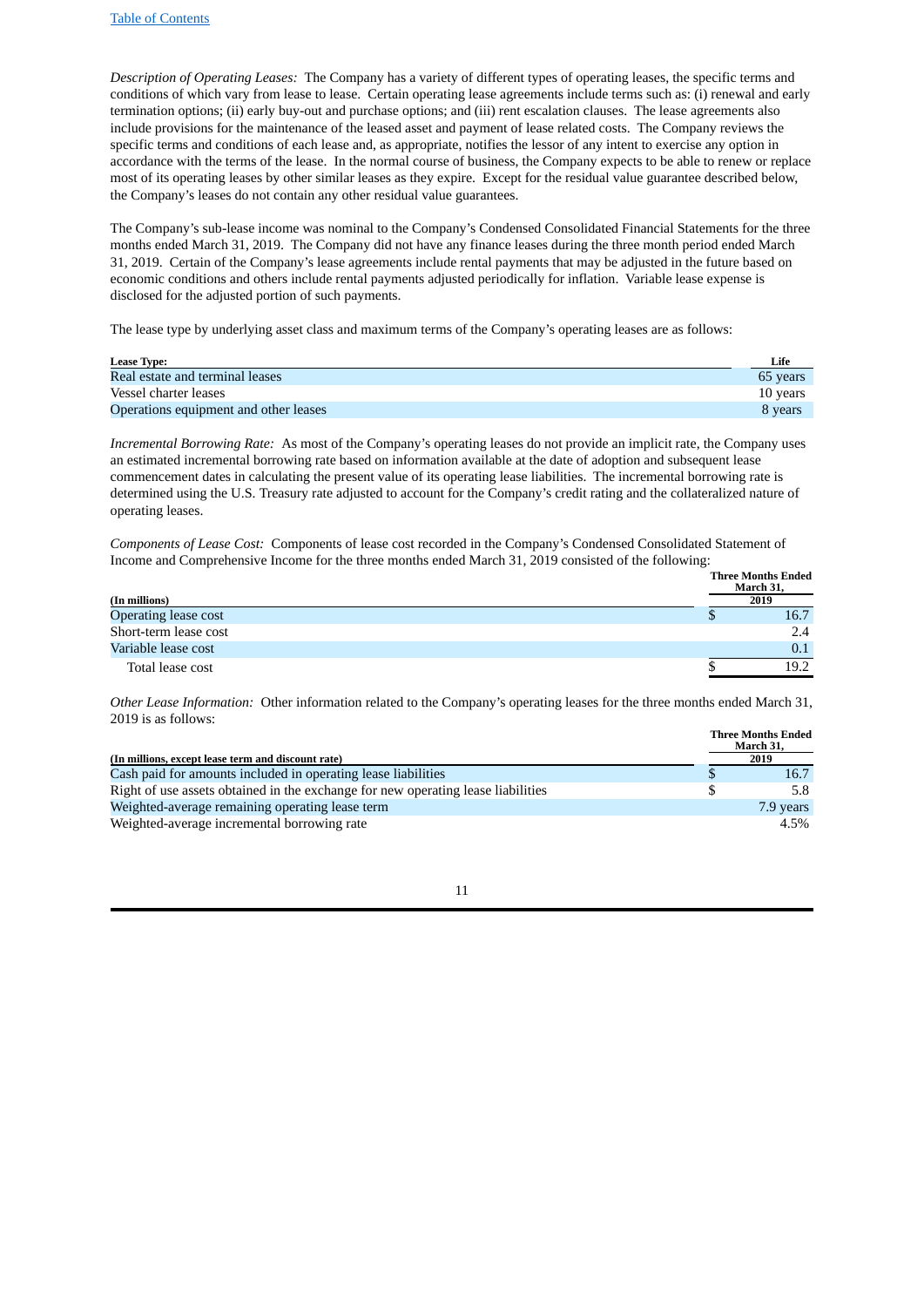Maturities of operating lease liabilities at March 31, 2019 are as follows:

|                                              | As of          |
|----------------------------------------------|----------------|
| Year (in millions)                           | March 31, 2019 |
| 2019                                         | 48.6<br>S      |
| 2020                                         | 59.8           |
| 2021                                         | 45.6           |
| 2022                                         | 35.6           |
| 2023                                         | 31.4           |
| Thereafter                                   | 83.2           |
| Total lease payments                         | 304.2          |
| Less: Interest                               | (53.2)         |
| Present value of operating lease liabilities | 251.0          |
| Less: Short-term portion                     | (54.3)         |
| Long-term operating lease liabilities        | 196.7          |
|                                              |                |

Future minimum payments under operating lease agreements at December 31, 2018 are as follows:

| Year (in millions)           |    | <b>Total</b> |
|------------------------------|----|--------------|
| 2019                         | ۰D | 68.3         |
| 2020                         |    | 59.2         |
| 2021                         |    | 44.8         |
| 2022                         |    | 34.7         |
| 2023                         |    | 30.5         |
| Thereafter                   |    | 83.6         |
| Total minimum lease payments |    | 321.1        |

*Residual Value Guarantee:* On November 26, 2018, a wholly-owned subsidiary of the Company entered into a Bareboat Charter Agreement (the "Charter"). Charter lease payments are approximately \$3.0 million per quarter and are included in the operating lease liabilities described above. The base term of the Charter is a five year period with a two year end-of-term renewal option. The Charter also includes a maximum residual value guarantee amount of \$50.9 million after five years, or \$47.7 million after the extended term. The residual value guarantee is excluded from operating lease liabilities described above as the Company determined that it is not probable that any portion of the residual value guarantee will be paid by the Company. The Charter and residual value guarantee are described in Note 9 to the Consolidated Financial Statements included in Part II, Item 8 of the Company's Annual Report on Form 10-K for the year ended December 31, 2018.

## **8. ACCUMULATED OTHER COMPREHENSIVE INCOME (LOSS)**

Changes in accumulated other comprehensive income (loss) by component, net of tax, for the three months ended March 31, 2019 consisted of the following: **Accumulated**

| (In millions)                      | Pensions | Non-<br>Oualified<br>Post<br><b>Plans</b><br>Other<br>Retirement |       |  |       | Other<br>Comprehensive<br>Income (Loss) |        |
|------------------------------------|----------|------------------------------------------------------------------|-------|--|-------|-----------------------------------------|--------|
| Balance at December 31, 2018       | (55.8)   |                                                                  | 21.7  |  | (0.1) | \$ (0.3)                                | (34.5) |
| Amortization of prior service cost | (0.4)    |                                                                  | (0.7) |  |       |                                         | (1.1)  |
| Amortization of net loss           | 0.7      |                                                                  | 0.2   |  |       |                                         | 0.9    |
| Balance at March 31, 2019          | (55.5)   |                                                                  | 21.2  |  |       | (0.3)                                   | (34.7) |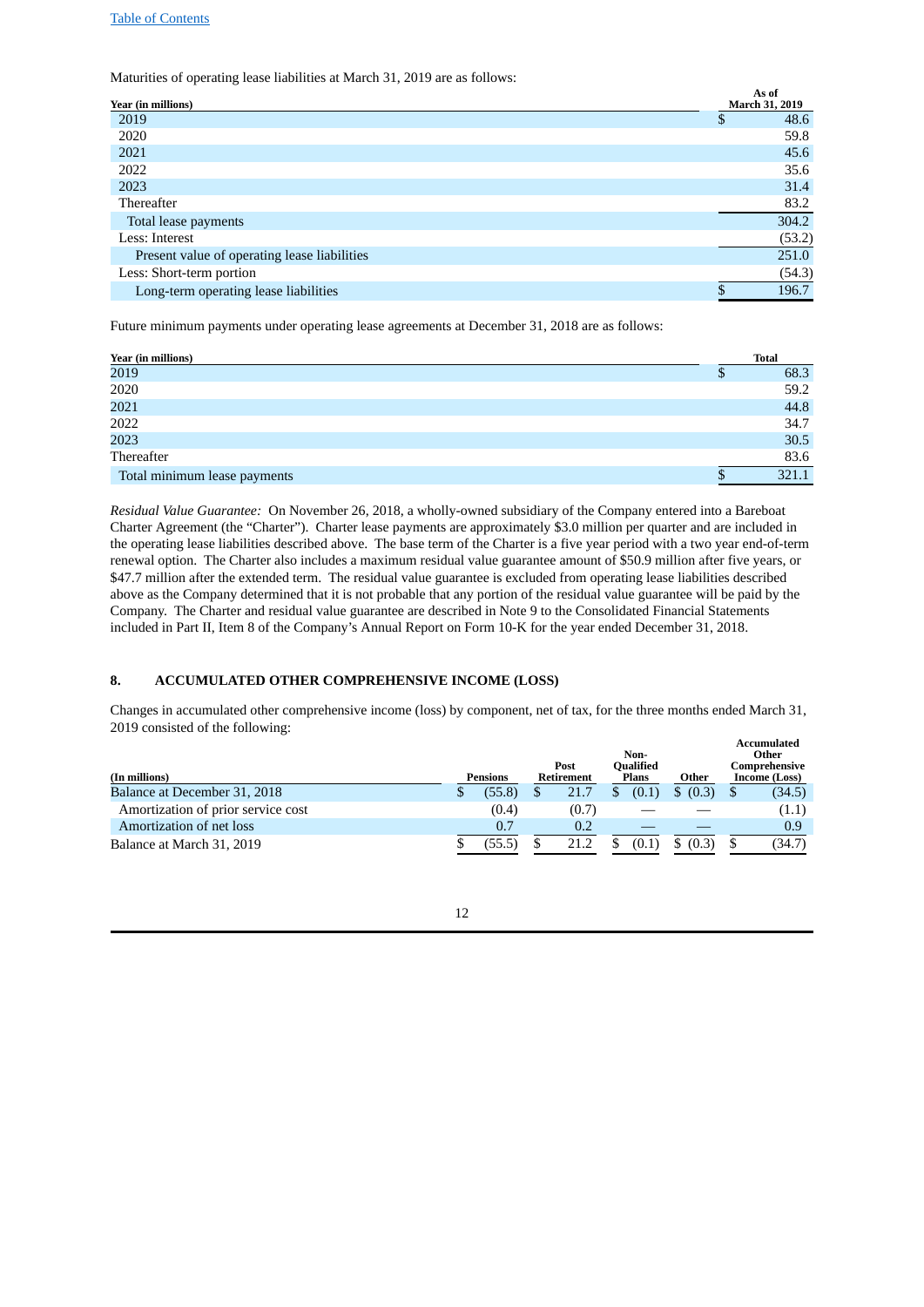Changes in accumulated other comprehensive income (loss) by component, net of tax, for the three months ended March 31, 2018 consisted of the following:

| (In millions)                                          | <b>Pensions</b> |        |   |       |   | Non-<br>Oualified<br>Other<br><b>Plans</b> |    |     |   | Post<br>Retirement |  |  |  |  |
|--------------------------------------------------------|-----------------|--------|---|-------|---|--------------------------------------------|----|-----|---|--------------------|--|--|--|--|
| Balance at December 31, 2017                           | \$              | (40.6) | S | 15.6  | S | (0.3)                                      | \$ | 0.4 | S | (24.9)             |  |  |  |  |
| Reclassification adjustment related to the Tax Act (1) |                 | (9.2)  |   | 3.4   |   | (0.2)                                      |    |     |   | (6.0)              |  |  |  |  |
| Amortization of prior service cost                     |                 | (0.4)  |   | (0.9) |   |                                            |    |     |   | (1.3)              |  |  |  |  |
| Amortization of net loss                               |                 | 0.9    |   | 0.3   |   | 0.1                                        |    |     |   | 1.3                |  |  |  |  |
| Other adjustments                                      |                 |        |   |       |   |                                            |    | 0.2 |   | 0.2                |  |  |  |  |
| Balance at March 31, 2018                              |                 | (49.3) |   | 18.4  |   | (0.4)                                      |    | 0.6 |   | (30.7)             |  |  |  |  |

(1) Reclassification from accumulated other comprehensive income (loss) to retained earnings for the remeasurement tax effects resulting from the Tax Act in accordance with ASU 2018-02*.*

## **9. FAIR VALUE MEASUREMENTS**

The Company values its financial instruments based on the fair value hierarchy of valuation techniques for fair value measurements. Level 1 inputs are unadjusted quoted prices in active markets for identical assets or liabilities at the measurement date. Level 2 inputs include quoted prices for similar assets and liabilities in active markets and inputs other than quoted prices observable for the asset or liability. Level 3 inputs are unobservable inputs for the asset or liability. If the technique used to measure fair value includes inputs from multiple levels of the fair value hierarchy, the lowest level of significant input determines the placement of the entire fair value measurement in the hierarchy.

The Company uses Level 1 inputs for the fair values of its cash, cash equivalents and restricted cash, and Level 2 inputs for its variable and fixed rate debt. The fair values of cash, cash equivalents and restricted cash, and variable rate debt approximate their carrying values due to the nature of the instruments. The fair value of the Company's fixed rate debt is calculated based upon interest rates available for debt with terms and maturities similar to the Company's existing debt arrangements.

The carrying value and fair value of the Company's financial instruments as of March 31, 2019 and December 31, 2018 are as follows:

|                           |              |                          |                                                  |                       | <b>Ouoted Prices in</b>                             |                   | <b>Significant</b>      |                     | <b>Significant</b>      |  |
|---------------------------|--------------|--------------------------|--------------------------------------------------|-----------------------|-----------------------------------------------------|-------------------|-------------------------|---------------------|-------------------------|--|
|                           | <b>Total</b> |                          |                                                  | <b>Active Markets</b> |                                                     | <b>Observable</b> |                         | <b>Unobservable</b> |                         |  |
|                           |              | <b>Carrying Value</b>    | Total                                            |                       | (Level 1)                                           |                   | <b>Inputs (Level 2)</b> |                     | <b>Inputs (Level 3)</b> |  |
| (In millions)             |              | March 31, 2019           | <b>Fair Value Measurements at March 31, 2019</b> |                       |                                                     |                   |                         |                     |                         |  |
| Cash and cash equivalents | \$           | 15.4                     | \$<br>15.4                                       | \$.                   | 15.4                                                | \$.               |                         |                     |                         |  |
| Restricted cash           |              | 8.9                      | 8.9                                              |                       | 8.9                                                 |                   |                         |                     |                         |  |
| Variable rate debt        |              | 255.0                    | 255.0                                            |                       |                                                     |                   | 255.0                   |                     |                         |  |
| Fixed rate debt           |              | 613.1                    | 594.1                                            |                       |                                                     |                   | 594.1                   |                     |                         |  |
| (In millions)             |              | <b>December 31, 2018</b> |                                                  |                       | <b>Fair Value Measurements at December 31, 2018</b> |                   |                         |                     |                         |  |
| Cash and cash equivalents | \$           | 19.6                     | \$<br>19.6                                       | \$                    | 19.6                                                | <b>S</b>          |                         | -\$                 |                         |  |
| Restricted cash           |              | 4.9                      | 4.9                                              |                       | 4.9                                                 |                   |                         |                     |                         |  |
| Variable rate debt        |              | 235.0                    | 235.0                                            |                       |                                                     |                   | 235.0                   |                     |                         |  |
| Fixed rate debt           |              | 621.4                    | 584.5                                            |                       |                                                     |                   | 584.5                   |                     |                         |  |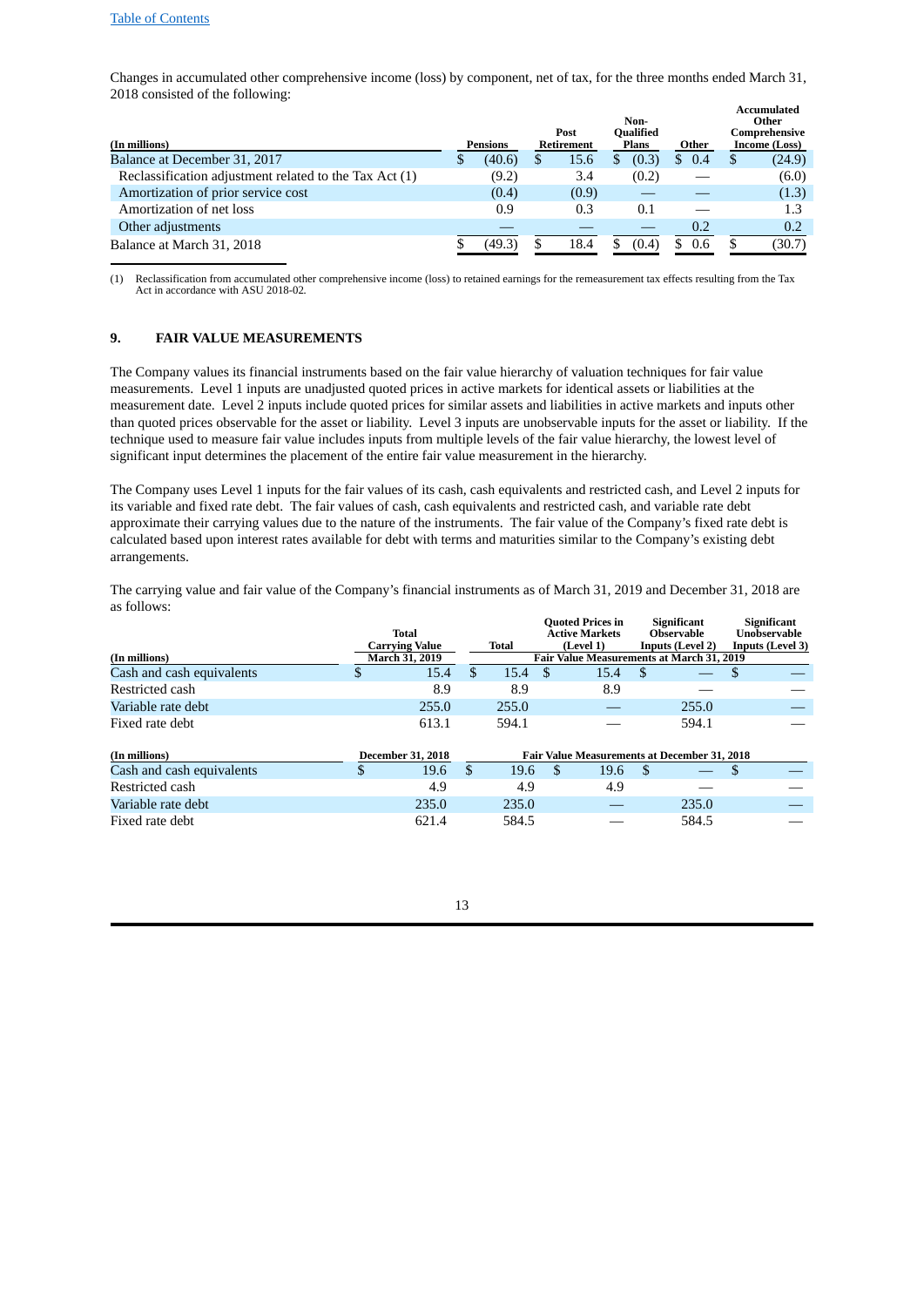# **10. EARNINGS PER SHARE**

Basic earnings per share is determined by dividing net income by the weighted-average common shares outstanding during the period. The calculation of diluted earnings per share includes the dilutive effect of unexercised non-qualified stock options and non-vested restricted stock units. The denominator used to compute basic and diluted earnings per share for the three months ended March 31, 2019 and 2018, are as follows:

|                                         | Three Months Ended March 31, 2019 |      |      |  |          |  |        |      | Three Months Ended March 31, 2018 |          |  |        |  |       |  |  |  |  |  |  |               |        |  |        |  |        |        |  |
|-----------------------------------------|-----------------------------------|------|------|--|----------|--|--------|------|-----------------------------------|----------|--|--------|--|-------|--|--|--|--|--|--|---------------|--------|--|--------|--|--------|--------|--|
|                                         | Net                               |      |      |  | Weighted |  | Per    |      |                                   | Weighted |  | Per    |  |       |  |  |  |  |  |  |               |        |  |        |  |        |        |  |
|                                         |                                   |      |      |  | Average  |  | Common |      |                                   | Average  |  | Common |  |       |  |  |  |  |  |  |               |        |  |        |  |        |        |  |
|                                         |                                   |      |      |  |          |  | Common |      | Share                             | Net      |  | Common |  | Share |  |  |  |  |  |  |               |        |  |        |  |        |        |  |
| (In millions, except per share amounts) | Income                            |      |      |  |          |  |        |      |                                   |          |  |        |  |       |  |  |  |  |  |  | <b>Shares</b> | Amount |  | Income |  | Shares | Amount |  |
| Basic:                                  |                                   | 12.5 | 42.8 |  | 0.29     |  | 14.2   | 42.6 |                                   | 0.33     |  |        |  |       |  |  |  |  |  |  |               |        |  |        |  |        |        |  |
| <b>Effect of Dilutive Securities:</b>   |                                   |      | 0.3  |  |          |  |        | 0.3  |                                   |          |  |        |  |       |  |  |  |  |  |  |               |        |  |        |  |        |        |  |
| Diluted:                                |                                   | 12.5 | 43.1 |  | .29      |  | 14.2   | 42.9 |                                   | 0.33     |  |        |  |       |  |  |  |  |  |  |               |        |  |        |  |        |        |  |

The computation of weighted-average common shares outstanding excludes a nominal amount of anti-dilutive non-qualified stock options for each period ended March 31, 2019 and 2018.

## **11. SHARE-BASED COMPENSATION**

The Company granted approximately 338,000 in total of time-based restricted stock units and performance-based shares to certain of its employees at a weighted-average grant date fair value of \$33.30 during the three months ended March 31, 2019.

Total share-based compensation cost recognized in the Condensed Consolidated Statements of Income and Comprehensive Income as a component of selling, general and administrative expenses was \$3.2 million and \$2.7 million for the three months ended March 31, 2019 and 2018, respectively. Total unrecognized compensation cost related to unvested share-based compensation arrangements was \$21.2 million at March 31, 2019, and is expected to be recognized over a weighted-average period of approximately 2.2 years. Total unrecognized compensation cost may be adjusted for any unearned performance shares or forfeited shares.

# **12. PENSION AND POST-RETIREMENT PLANS**

The Company's pension and post-retirement plans are described in Note 11 to the Consolidated Financial Statements included in Part II, Item 8 of the Company's Annual Report on Form 10-K for the year ended December 31, 2018. Components of net periodic benefit cost for the Company's qualified defined benefit pension and post-retirement plans for the three months ended March 31, 2019 and 2018 consisted of the following:

|                                                    | <b>Pension Benefits</b><br><b>Three Months Ended March 31.</b> |       |  |       |    | <b>Post-retirement Benefits</b><br>Three Months Ended March 31, |   |       |
|----------------------------------------------------|----------------------------------------------------------------|-------|--|-------|----|-----------------------------------------------------------------|---|-------|
| (In millions)                                      | 2019<br>2018                                                   |       |  |       |    | 2019                                                            |   | 2018  |
| Components of net periodic benefit cost (benefit): |                                                                |       |  |       |    |                                                                 |   |       |
| Service cost                                       |                                                                | 1.1   |  | 1.1   | -S | 0.1                                                             | S | 0.2   |
| Interest cost                                      |                                                                | 2.3   |  | 2.2   |    | 0.3                                                             |   | 0.2   |
| Expected return on plan assets                     |                                                                | (3.1) |  | (3.4) |    |                                                                 |   |       |
| Amortization of net loss                           |                                                                | 0.9   |  | 1.1   |    | 0.2                                                             |   | 0.4   |
| Amortization of prior service credit               |                                                                | (0.6) |  | (0.6) |    | (0.9)                                                           |   | (0.9) |
| Net periodic benefit cost                          |                                                                | 0.6   |  | 0.4   |    | (0.3)                                                           |   | (0.1) |

**\*\*\*\*\*\***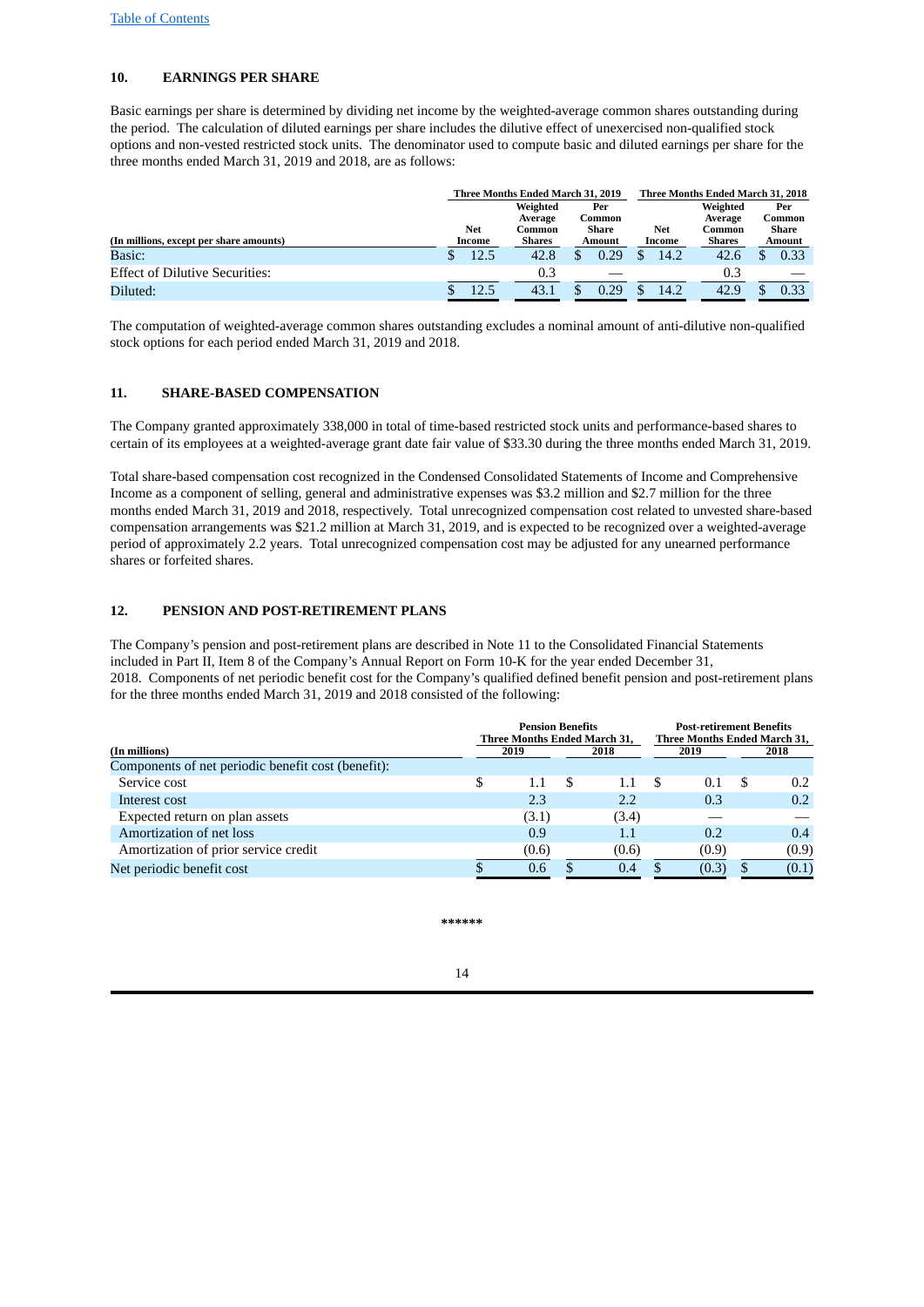## <span id="page-16-0"></span>**ITEM 2. MANAGEMENT'S DISCUSSION AND ANALYSIS OF FINANCIAL CONDITION AND RESULTS OF OPERATIONS**

The following discussion and analysis should be read in conjunction with the Condensed Consolidated Financial Statements and related notes, and other financial information appearing elsewhere in this Quarterly Report on Form 10‑Q.

## **FORWARD-LOOKING STATEMENTS**

Except for historical information, the statements made in this Quarterly Report on Form 10-Q are forward-looking statements made pursuant to the safe-harbor provisions of the Private Security Litigation Reform Act of 1995. Such forward-looking statements may be contained in, among other things, SEC filings, such as reports on Forms 10-K, 10-Q and 8-K, the Annual Report to Shareholders, press releases made by the Company, the Company's Internet Websites (including Websites of its subsidiaries), and oral statements made by officers of the Company.

This report, and other statements that the Company may make, may contain forward-looking statements with respect to the Company's future financial or business performance, strategies or expectations. Forward-looking statements are typically identified by words or phrases such as "trend," "potential," "opportunity," "pipeline," "believe," "comfortable," "expect," "anticipate," "current," "intention," "estimate," "position," "assume," "outlook," "continue," "remain," "maintain," "sustain," "seek," "achieve," or similar expressions, or future or conditional verbs such as "will," "would," "should," "could," "may" or similar expressions.

The Company cautions that forward-looking statements are subject to numerous assumptions, risks and uncertainties, which change over time, including, but not limited to, the risk factors that are described in Part I, Item 1A, "Risk Factors" of Matson's Annual Report on Form 10-K for the year ended December 31, 2018. Forward-looking statements speak only as of the date they are made, and the Company assumes no duty to and does not undertake any obligation to update forwardlooking statements. Actual results could differ materially from those anticipated in forward-looking statements and future results could differ materially from historical performance.

## **OVERVIEW**

Management's Discussion and Analysis of Financial Condition and Results of Operations ("MD&A") is designed to provide a discussion of the Company's financial condition, results of operations, liquidity and certain other factors that may affect its future results from the perspective of management. The discussion that follows is intended to provide information that will assist in understanding the changes in the Company's financial statements from period to period, the primary factors that accounted for those changes, and how certain accounting principles, policies and estimates affect the Company's financial statements. MD&A is provided as a supplement to the Condensed Consolidated Financial Statements and notes herein, and should be read in conjunction with the Company's Annual Report on Form 10-K for the year ended December 31, 2018, the Company's reports on Forms 10-Q and 8-K, and other publicly available information.

## **BUSINESS OUTLOOK**

*Ocean Transportation:* The Company's container volume in the Hawaii service in the first quarter 2019 was 2.2 percent lower year-over-year primarily due to one less westbound sailing and weather-related impacts. The Hawaii economy continues to show economic growth, supported primarily by healthy tourism activity and low unemployment. The Company expects volume in 2019 to approximate the level achieved in 2018, reflecting modest economic growth in Hawaii and stable market share.

In China, the Company's container volume in the first quarter 2019 was 16.0 percent higher year-over-year largely due to one additional sailing and stronger volume post Lunar New Year. Matson continued to realize a sizeable rate premium in the first quarter 2019 and achieved average freight rates modestly higher than the first quarter 2018. For 2019, the Company expects volume to approximate the exceptional level achieved in 2018 and expects average freight rates to approach the levels achieved in 2018.

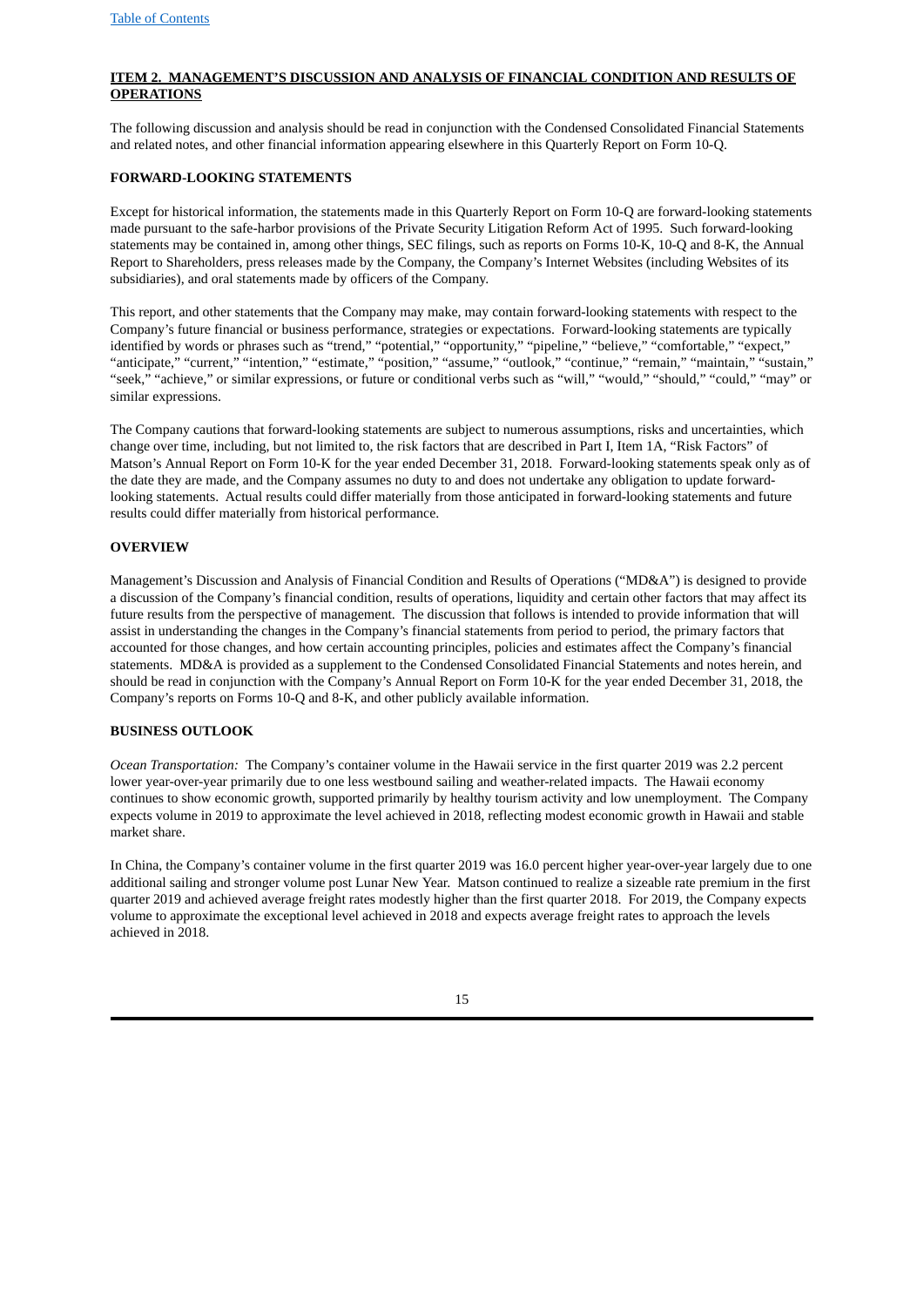In Guam, the Company's container volume in the first quarter 2019 was higher on a year-over-year basis primarily due to typhoon relief-related volume. For 2019, the Company expects modestly lower volume as the highly competitive environment remains.

In Alaska, the Company's container volume for the first quarter 2019 was 5.7 percent lower year-over-year, primarily due to a decrease in northbound volume mainly related to the dry-docking of a competitor's vessel in the year ago period and one less northbound sailing. For 2019, the Company expects volume to be modestly higher than the level achieved in 2018 with higher northbound volume supported by improving economic conditions in Alaska and higher southbound seafood-related volume due to stronger seafood harvest levels than in 2018.

The contribution in the first quarter 2019 from the Company's SSAT joint venture investment was \$2.0 million lower than the first quarter 2018 due primarily to the absence of favorable one-time items in the year ago period. For 2019, the Company expects the contribution from SSAT to be lower as a result of lower lift volume coming off an exceptionally strong lift volume level in 2018.

As a result of the first quarter performance and the outlook trends noted above, the Company expects full year 2019 Ocean Transportation operating income to approximate the \$131.1 million achieved in 2018 after taking into account a full year net operating expense impact of \$7.2 million associated with the sale and leaseback of *MV Maunalei*. In the second quarter 2019, the Company expects Ocean Transportation operating income to be moderately lower than the level achieved in the second quarter 2018.

*Logistics:* In the first quarter 2019, operating income for the Company's Logistics segment was \$3.9 million higher compared to the operating income achieved in the first quarter 2018 due to improved performance across all of the service lines. For 2019, the Company expects Logistics operating income to be moderately higher than the level achieved in 2018 of \$32.7 million. In the second quarter 2019, the Company expects operating income to be modestly higher than the level achieved in the second quarter 2018.

*Depreciation and Amortization:* For the full year 2019, the Company expects depreciation and amortization expense to be approximately \$130 million, inclusive of dry-docking amortization of approximately \$35 million.

*EBITDA:* While the Company expects net income in 2019 to decline year-over-year, we expect EBITDA in 2019 to be approximately \$288 million, which is higher than the level achieved in 2018 after taking into account the full year impact in 2018 of the \$12.0 million of lease expense related to the sale and leaseback of *MV Maunalei*.

*Other Income (Expense):* The Company expects full year 2019 other income (expense) to be approximately \$2.7 million in income, which is attributable to other component costs related to the Company's pension and post-retirement plans.

*Interest Expense:* The Company expects interest expense for the full year 2019 to be approximately \$25 million.

*Income Taxes:* In the first quarter 2019, the Company's effective tax rate was 7.4 percent, which includes a favorable noncash adjustment of \$2.9 million related to the reversal of an expense adjustment in 2018 arising from the enactment of the Tax Cuts and Jobs Act of 2017. For the full year 2019, the Company expects its effective tax rate to be approximately 26.0 percent, which excludes the aforementioned positive non-cash adjustment of \$2.9 million in the first quarter of 2019.

*Capital and Vessel Dry-docking Expenditures:* For the first quarter 2019, the Company made other capital expenditure payments of \$13.5 million, capitalized vessel construction expenditures of \$20.9 million, and dry-docking payments of \$3.2 million. For the full year 2019, the Company expects to make other capital expenditure payments, including maintenance capital expenditures, of approximately \$120 million, vessel construction expenditures (including capitalized interest and owner's items) of approximately \$215 million, and dry-docking payments of approximately \$12 million.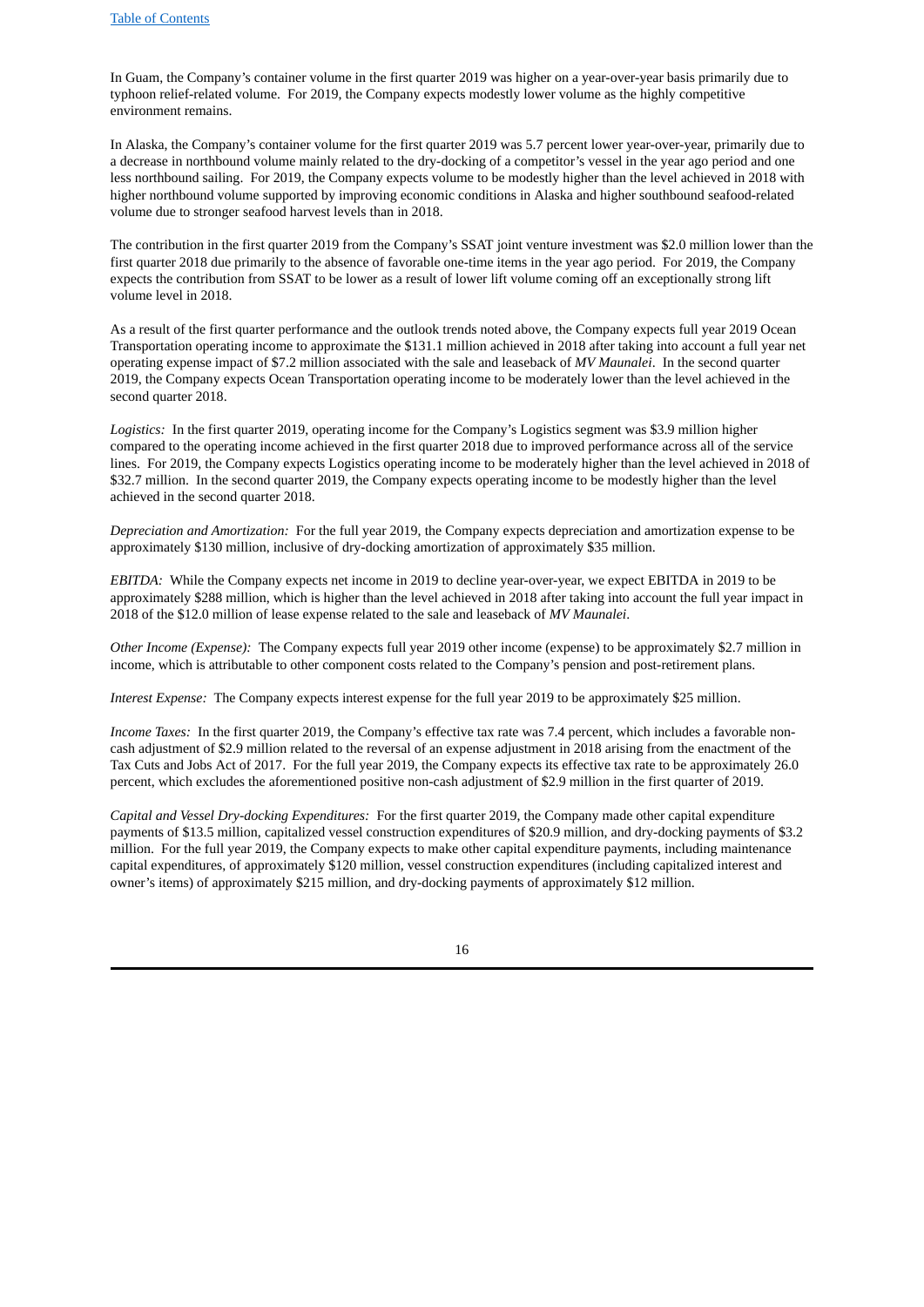## **CONSOLIDATED RESULTS OF OPERATIONS**

#### *Consolidated Results: Three months ended March 31, 2019, compared with 2018:*

|                                                 | <b>Three Months Ended March 31.</b> |         |     |         |        |           |            |
|-------------------------------------------------|-------------------------------------|---------|-----|---------|--------|-----------|------------|
| (Dollars in millions, except per share amounts) |                                     | 2019    |     | 2018    | Change |           |            |
| Operating revenue                               | $\mathbb{S}$                        | 532.4   | S.  | 511.4   |        | \$21.0    | 4.1 %      |
| Operating costs and expenses                    |                                     | (514.9) |     | (482.7) |        | (32.2)    | 6.7%       |
| Operating income                                |                                     | 17.5    |     | 28.7    |        | (11.2)    | $(39.0)\%$ |
| Interest expense                                |                                     | (4.6)   |     | (5.0)   |        | 0.4       | $(8.0)\%$  |
| Other income (expense), net                     |                                     | 0.6     |     | 0.8     |        | (0.2)     | $(25.0)\%$ |
| Income before income taxes                      |                                     | 13.5    |     | 24.5    |        | (11.0)    | (44.9)%    |
| Income taxes                                    |                                     | (1.0)   |     | (10.3)  |        | 9.3       | $(90.3)\%$ |
| Net income                                      | \$                                  | 12.5    | \$. | 14.2    | S.     | (1.7)     | $(12.0)\%$ |
| Basic earnings per share                        | \$                                  | 0.29    | \$  | 0.33    |        | \$ (0.04) | $(12.1)\%$ |
| Diluted earnings per share                      | \$                                  | 0.29    | \$  | 0.33    |        | \$ (0.04) | $(12.1)\%$ |

Changes in operating revenue, and operating costs and expenses are further described below in the Analysis of Operating Revenue and Income by Segment.

The decrease in interest expense for the three months ended March 31, 2019, compared to the three months ended March 31, 2018, was due to increased interest expense offset by a higher amount of capitalized interest.

Other income (expense) relates to the amortization of certain components of net periodic benefit costs or gains related to the Company's pension and post-retirement plans.

Income tax expense was \$1.0 million or 7.4 percent of income before income taxes for the three months ended March 31, 2019, compared to \$10.3 million or 42.0 percent of income before income taxes for the three months ended March 31, 2018. In connection with the Tax Cuts and Jobs Act of 2017 (the "Tax Act"), the Company recorded a non-cash tax adjustment of \$3.3 million that increased income taxes for the three months ended March 31, 2018. This adjustment related to the application of an estimated 6.2 percent sequestration on alternative minimum tax (AMT) refunds due to the Company for the years 2018 to 2021, and was based on guidance issued by the Internal Revenue Service (IRS) and emerging interpretations of the Tax Act during that period. On January 19, 2019, the IRS issued new guidance indicating that sequestration would not apply to refundable AMT credits. In accordance with this new guidance, the Company recorded a non-cash tax adjustment of \$2.9 million that decreased income taxes for the three months ended March 31, 2019.

Excluding the impact of these discrete tax adjustments, the adjusted effective tax rate would be 28.9 percent for the three months ended March 31, 2019, compared to 28.6 percent for the three months ended March 31, 2018.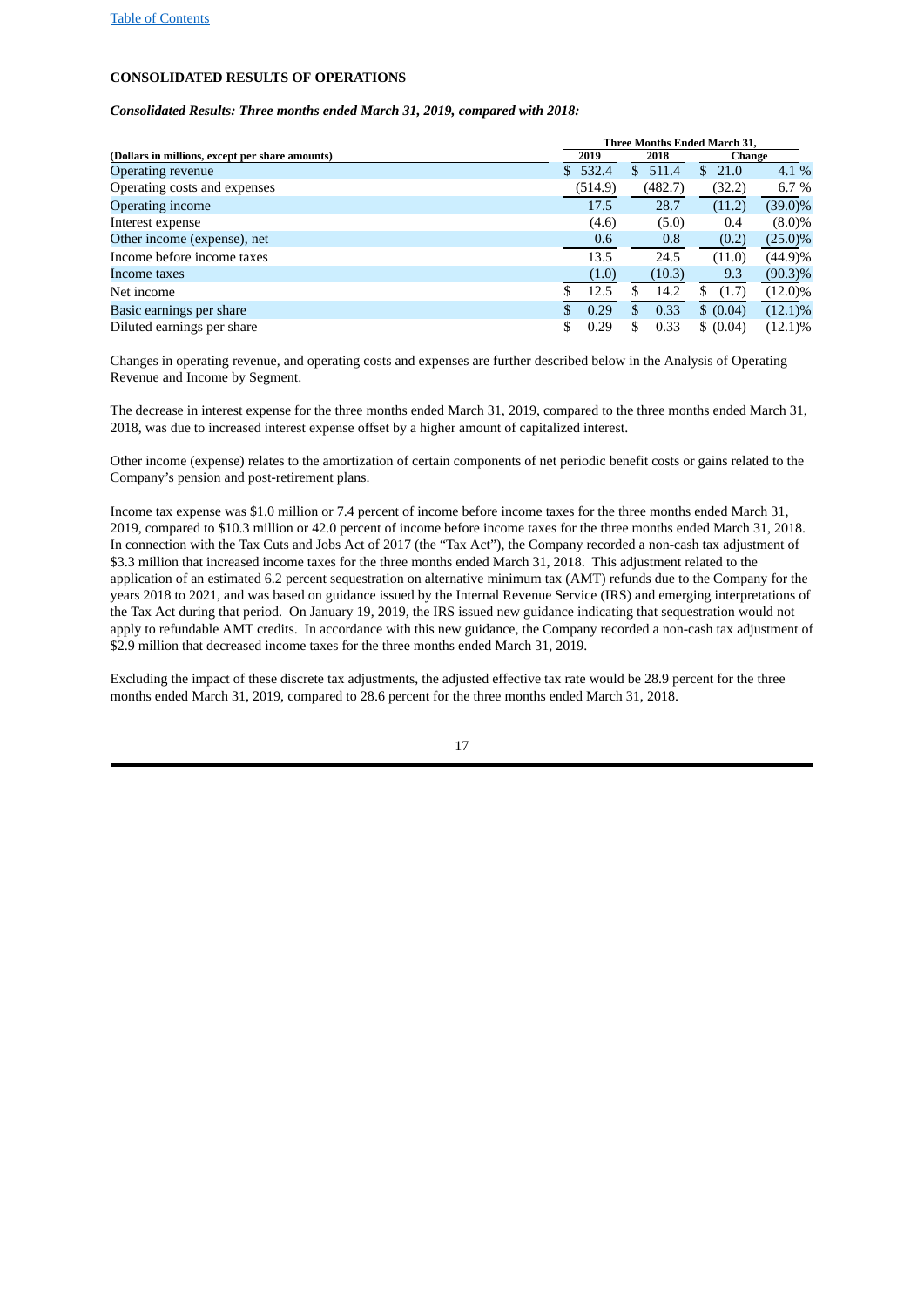## **ANALYSIS OF OPERATING REVENUE AND INCOME BY SEGMENT**

#### *Ocean Transportation Operating Results: Three months ended March 31, 2019, compared with 2018:*

|                                                                        | <b>Three Months Ended March 31.</b> |              |    |         |     |               |            |
|------------------------------------------------------------------------|-------------------------------------|--------------|----|---------|-----|---------------|------------|
| (Dollars in millions)                                                  |                                     | 2019<br>2018 |    |         |     | <b>Change</b> |            |
| Ocean Transportation revenue                                           | \$                                  | 397.9        | \$ | 379.3   | \$. | 18.6          | 4.9 %      |
| Operating costs and expenses                                           |                                     | (388.5)      |    | (354.8) |     | (33.7)        | 9.5%       |
| Operating income                                                       | \$.                                 | 9.4          | \$ | 24.5    | \$  | (15.1)        | $(61.6)\%$ |
| Operating income margin                                                |                                     | $2.4\%$      |    | 6.5 $%$ |     |               |            |
|                                                                        |                                     |              |    |         |     |               |            |
| Volume (Forty-foot equivalent units (FEU), except for automobiles) (1) |                                     |              |    |         |     |               |            |
| Hawaii containers                                                      |                                     | 34,900       |    | 35,700  |     | (800)         | $(2.2)\%$  |
| Hawaii automobiles                                                     |                                     | 17,000       |    | 16,800  |     | 200           | $1.2\%$    |
| Alaska containers                                                      |                                     | 16,400       |    | 17,400  |     | (1,000)       | (5.7)%     |
| China containers                                                       |                                     | 13.800       |    | 11.900  |     | 1,900         | 16.0 %     |
| Guam containers                                                        |                                     | 5,100        |    | 4.900   |     | 200           | 4.1 $%$    |
| Other containers (2)                                                   |                                     | 3,500        |    | 3,100   |     | 400           | 12.9 %     |

(1) Approximate volumes included for the period are based on the voyage departure date, but revenue and operating income are adjusted to reflect the percentage of revenue and operating income earned during the reporting period for voyages in transit at the end of each reporting period.

(2) Includes containers from services in various islands in Micronesia and the South Pacific, and Okinawa, Japan.

Ocean Transportation revenue increased \$18.6 million, or 4.9 percent, during the three months ended March 31, 2019, compared with the three months ended March 31, 2018. This increase was primarily due to higher fuel surcharge revenue and higher revenue in China, partially offset by lower container volume in Alaska and Hawaii.

On a year-over-year FEU basis, Hawaii container volume decreased 2.2 percent primarily due to one less westbound sailing and weather-related impacts; Alaska volume decreased by 5.7 percent primarily due to lower northbound volume mainly related to the dry-docking of a competitor's vessel in the year ago period and one less sailing; China volume was 16.0 percent higher primarily due to one additional sailing and stronger volume post Lunar New Year; Guam volume was 4.1 percent higher primarily due to typhoon relief-related volume; and Other container volume increased 12.9 percent primarily due to the Japan service.

Ocean Transportation operating income decreased \$15.1 million, or 61.6 percent, during the three months ended March 31, 2019, compared with the three months ended March 31, 2018. The decrease was primarily due to higher vessel operating costs, including weather-related impacts and *MV Maunalei* lease expense, higher terminal handling costs and lower container volume in Alaska and Hawaii, partially offset by a higher contribution from the China service.

The Company's SSAT terminal joint venture investment contributed \$8.5 million during the three months ended March 31, 2019, compared to a contribution of \$10.5 million during the three months ended March 31, 2018. The decrease was primarily attributable to the absence of favorable one-time items in the year ago period.

#### *Logistics Operating Results: Three months ended March 31, 2019, compared with 2018:*

|                              |         | Three Months Ended March 31, |  |        |         |  |        |
|------------------------------|---------|------------------------------|--|--------|---------|--|--------|
| (Dollars in millions)        | 2019    | 2018                         |  | Change |         |  |        |
| Logistics revenue            | \$134.5 | \$132.1                      |  |        | $1.8\%$ |  |        |
| Operating costs and expenses | (126.4) | (127.9)                      |  |        |         |  | (1.2)% |
| <b>Operating income</b>      | 8.1     | 4.2                          |  | 3.9    | 92.9%   |  |        |
| Operating income margin      | 6.0 \%  | $3.2\%$                      |  |        |         |  |        |

Logistics revenue increased \$2.4 million, or 1.8 percent, during the three months ended March 31, 2019, compared with the three months ended March 31, 2018. This increase was primarily due to higher freight forwarding revenue.

Logistics operating income increased \$3.9 million, or 92.9 percent, for the three months ended March 31, 2019, compared with the three months ended March 31, 2018. The increase was due primarily to higher contributions from transportation brokerage and freight forwarding.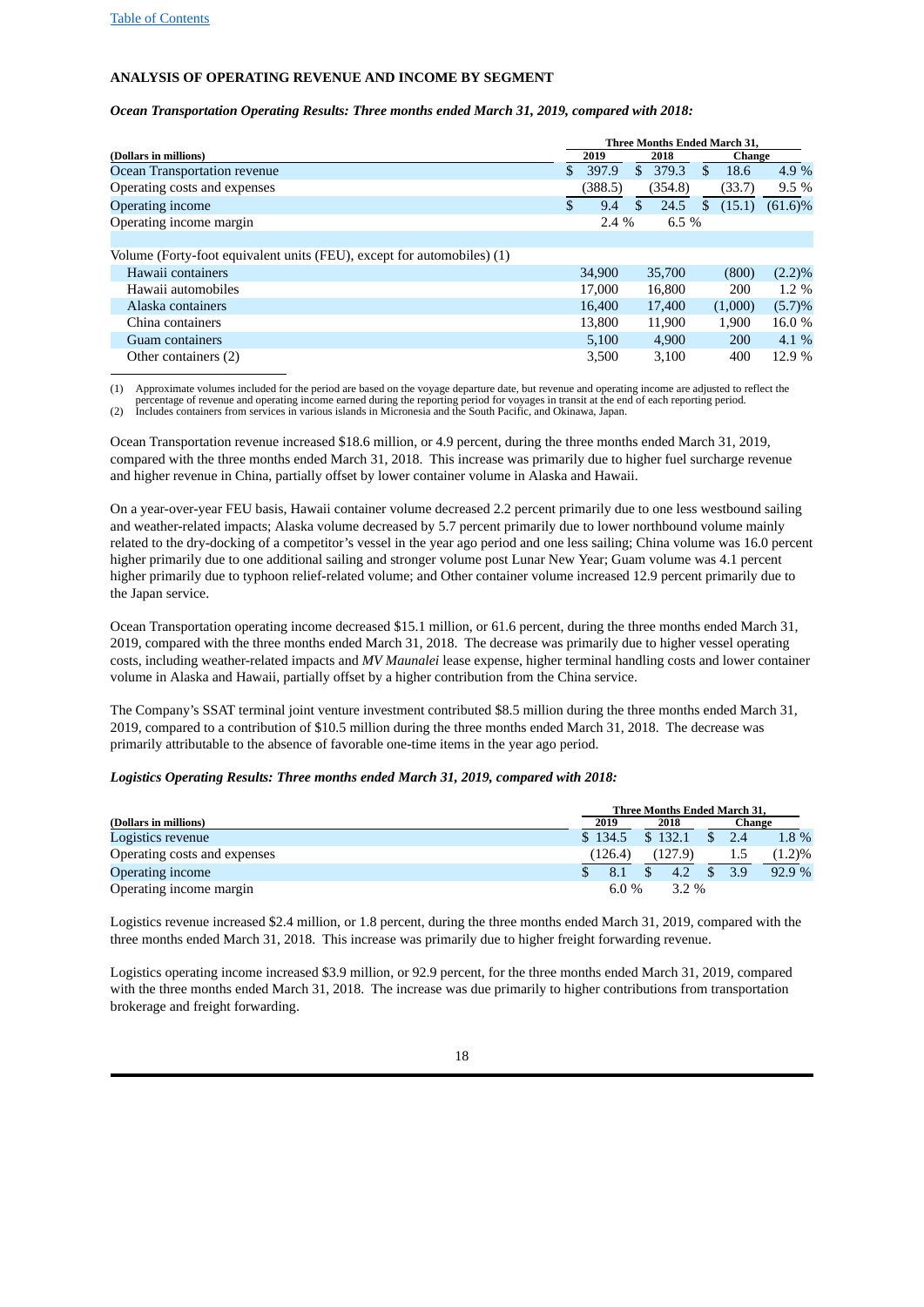# **LIQUIDITY AND CAPITAL RESOURCES**

*Sources of Liquidity:* Sources of liquidity available to the Company at March 31, 2019, compared to December 31, 2018 were as follows:

| (In millions)                | March 31.<br>2019 | December 31.<br>2018 | Change |
|------------------------------|-------------------|----------------------|--------|
| Cash and cash equivalents    | 15.4              | 19.6                 | (4.2)  |
| Restricted cash              | 8.9               |                      | 4.0    |
| Accounts receivable, net (1) | 217.9             | 223.7                | (5.8)  |

(1) As of March 31, 2019 and December 31, 2018, \$1.7 million and \$1.0 million, respectively, of eligible accounts receivable were assigned to the CCF (see Note 2 of the Condensed Consolidated Financial Statements).

*Cash, Cash Equivalents and Restricted Cash***:** Significant changes in the Company's cash, cash equivalents and restricted cash for the three months ended March 31, 2019, compared to the three months ended March 31, 2018 are as follows:

|                                                                     | Three Months Ended March 31. |        |      |        |  |        |  |
|---------------------------------------------------------------------|------------------------------|--------|------|--------|--|--------|--|
| (In millions)                                                       | 2019                         |        | 2018 |        |  | Change |  |
| Net cash provided by operating activities (1)                       |                              | 33.4   |      | 29.9   |  | 3.5    |  |
| Net cash used in investing activities (2)                           |                              | (33.2) |      | (69.8) |  | 36.6   |  |
| Net cash (used in) provided by financing activities (3)             |                              | (0.4)  |      | 33.8   |  | (34.2) |  |
| Net decrease in cash, cash equivalents and restricted cash          |                              | (0.2)  |      | (6.1)  |  | 5.9    |  |
| Cash, cash equivalents and restricted cash, beginning of the period |                              | 24.5   |      | 19.8   |  | 4.7    |  |
| Cash, cash equivalents and restricted cash, end of the period       |                              | 24.3   |      | 13.7   |  | 10.6   |  |

*(1) Change in net cash provided by operating activities:*

Changes in net cash provided by operating activities for the three months ended March 31, 2019, compared to the three months ended March 31, 2018, were due to the following:

| (In millions)                                    |          | Change |
|--------------------------------------------------|----------|--------|
| Net income from operations                       | <b>D</b> | (1.7)  |
| Non-cash deferred income taxes                   |          | (2.6)  |
| Other non-cash related changes, net              |          | 1.1    |
| Distributions from Terminal Joint Venture        |          | (2.8)  |
| Deferred dry-docking payments                    |          | 1.4    |
| Accounts receivable, net                         |          | 20.3   |
| Prepaid expenses and other assets                |          | (3.4)  |
| Accounts payable, accruals and other liabilities |          | (9.4)  |
| Other long-term liabilities                      |          | 0.6    |
| Total                                            |          | 3.5    |

The decrease in equity income and distributions from Terminal Joint Venture results from a decrease in the Company's share of income from the Terminal Joint Venture to \$8.5 million during the three months ended March 31, 2019, compared to \$10.5 million for the three months ended March 31, 2018 while distributions from the Terminal Joint Venture decreased to \$4.2 million for the three months ended March 31, 2019, compared to \$7.0 million for the three months ended March 31, 2018. The decrease in equity income and distributions from Terminal Joint Venture was primarily attributed to the absence of favorable one-time items in the prior year period, and the timing of distributions. Deferred dry-docking payments decreased to \$3.2 million for the three months ended March 31, 2019, compared to \$4.6 million for the three months ended March 31, 2018, primarily due to fewer vessels in dry-docking during the current year period. Changes in accounts receivable were primarily due to decreased receivables resulting from the timing of billings and collections associated with those receivables. The decrease in prepaid expenses and other assets primarily related to an income tax refund received during the three months ended March 31, 2019, and the timing of prepayments and other assets. Changes in accounts payable, accruals and other liabilities were due to decrease in accounts payables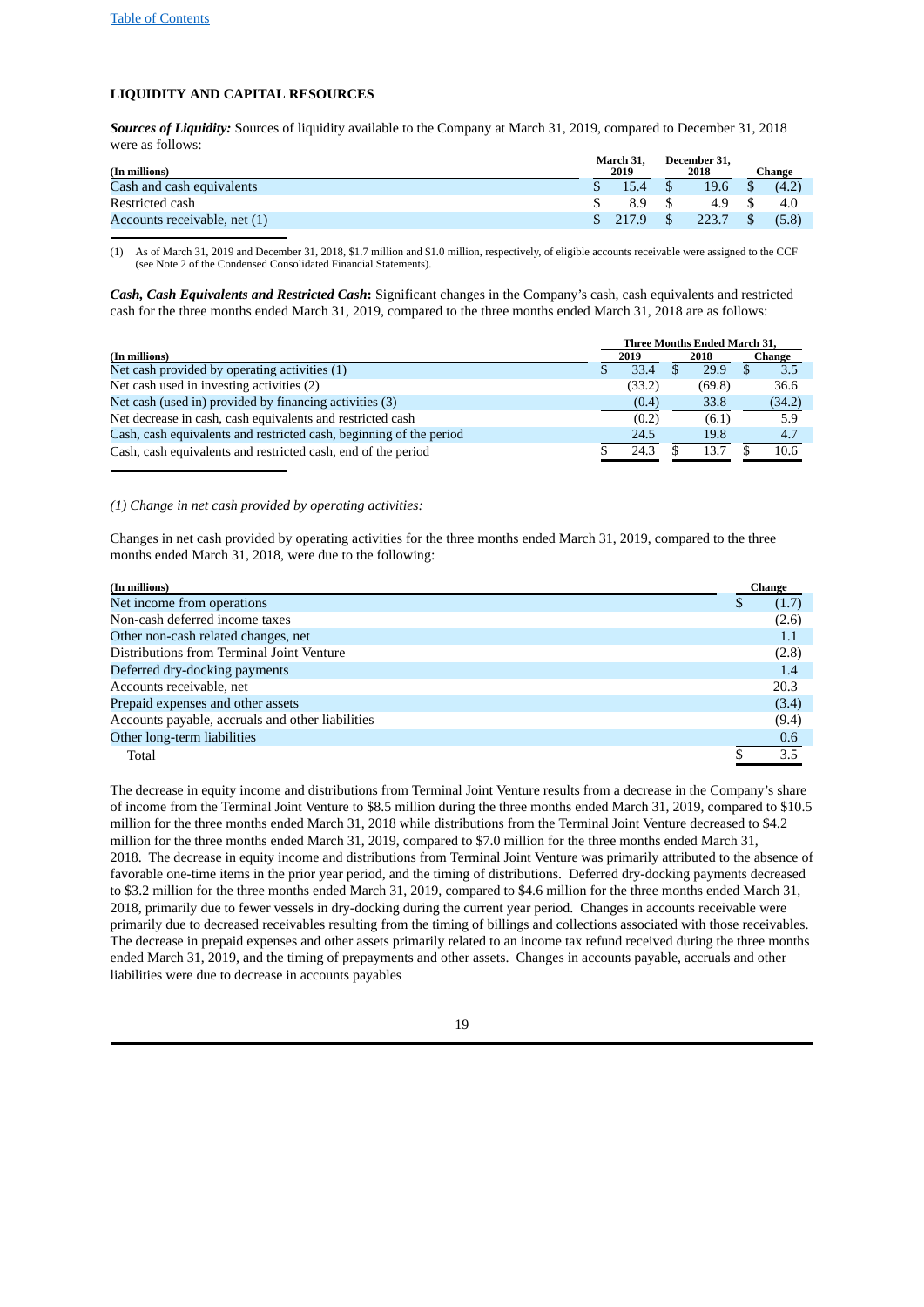and accrued costs resulting from operations during the three months ended March 31, 2019, compared to the same prior year period, and the timing of payments associated with those liabilities.

#### *(2) Change in net cash used in investing activities:*

Changes in net cash used in investing activities for the three months ended March 31, 2019, compared to the three months ended March 31, 2018, were due to the following:

| (In millions)                                         | Change |
|-------------------------------------------------------|--------|
| Capitalized vessel construction expenditures          | 36.8   |
| Cash deposits into CCF                                | 40.1   |
| Withdrawals from CCF                                  | (40.1) |
| Other capital expenditures                            | (0.4)  |
| Proceeds from disposal of property and equipment, net | 0.2    |
| Total                                                 | 36.6   |

Vessel construction expenditures (including capitalized interest) were \$20.9 million for the three months ended March 31, 2019, compared to \$57.7 million for the three months ended March 31, 2018. Vessel construction expenditures relate to progress payments for the construction of new vessels for the Hawaii service, capitalized interest and owner's items. Changes in cash deposits into CCF, and withdrawals from CCF primarily relate to the timing of when deposits are made into the CCF, and when the subsequent withdrawals are made out of the CCF for the purposes of vessel construction progress payments. Other capital expenditures payments were \$13.5 million for the three months ended March 31, 2019, compared to \$13.1 million for the three months ended March 31, 2018.

#### *(3) Change in net cash used in financing activities:*

Changes in net cash used in financing activities for the three months ended March 31, 2019, compared to the three months ended March 31, 2018, were due to the following:

| (In millions)                                        | Change |
|------------------------------------------------------|--------|
| Repayments of fixed interest debt and capital leases | (5.7)  |
| Borrowings under revolving credit facility, net      | (29.0) |
| Dividends paid                                       | (0.4)  |
| Change in other payments, net                        | 0.9    |
| Total                                                | (34.2) |

During the three months ended March 31, 2019, the Company paid \$8.2 million in scheduled fixed debt and capital lease repayments compared to \$2.5 million during the three months ended March 31, 2018. During the three months ended March 31, 2019, the Company increased net borrowings under the revolving credit facility by \$20.0 million, compared to \$49.0 million for the three months ended March 31, 2018. Borrowings from the Company's revolving credit facility were primarily used to fund progress payments related to the construction of new vessels for the Hawaii service. During the three months ended March 31, 2019, the Company paid \$9.1 million in dividends, compared to \$8.7 million during the three months ended March 31, 2018. The increase in dividend payments resulted from an increase in dividends declared per share of common stock by the Company.

*Debt:* Total debt as of March 31, 2019 and December 31, 2018 is as follows:

| (In millions)             | March 31,<br>2019 | December 31.<br>2018 | Change |       |  |
|---------------------------|-------------------|----------------------|--------|-------|--|
| Revolving credit facility | 255.0             | 235.0                |        | 20.0  |  |
| Fixed interest debt       | 613.1             | 621.4                |        | (8.3) |  |
| <b>Total Debt</b>         | 868.1             | 856.4                |        | 11.7  |  |

Total debt increased by \$11.7 million during the three months ended March 31, 2019. The increase in the Company's revolving credit facility was primarily due to the funding of progress payments related to the construction of new vessels for the Hawaii service. The reduction in fixed interest debt was due to increased scheduled debt repayments.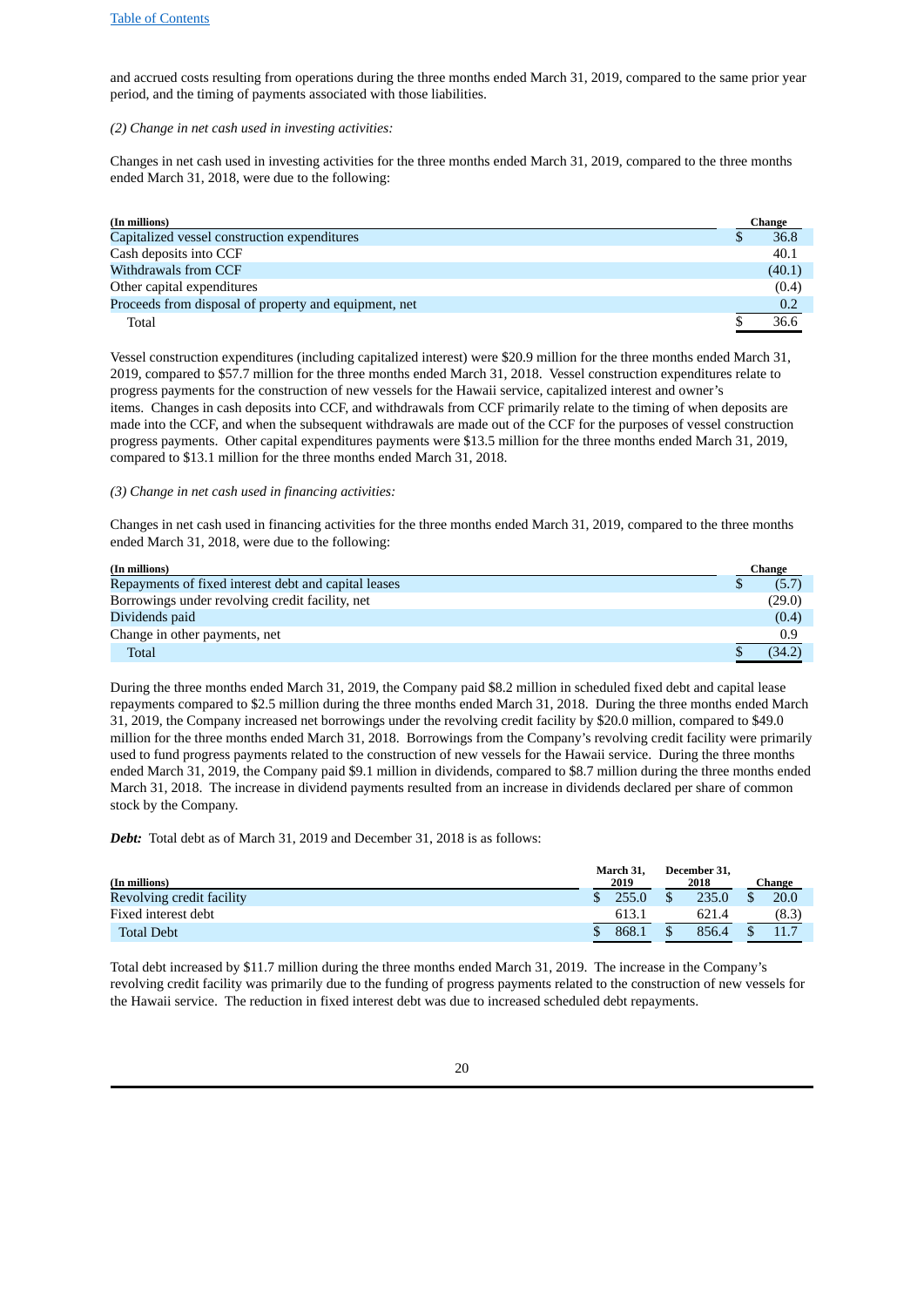As of March 31, 2019, the Company had \$246.5 million of availability under the revolving credit facility, with a maturity date of June 29, 2022. The Company's debt is described in Note 8 to the Consolidated Financial Statements included in Part II, Item 8 of the Company's Annual Report on Form 10-K for the year ended [December](http://www.sec.gov/Archives/edgar/data/3453/000155837019001448/matx-20181231x10k.htm) 31, 2018, which is incorporated herein by reference.

*Working Capital:* The Company had a working capital deficiency of \$104.5 million and \$52.4 million at March 31, 2019 and December 31, 2018, respectively.

# **CONTRACTUAL OBLIGATIONS, COMMITMENTS, CONTINGENCIES AND OFF-BALANCE SHEET ARRANGEMENTS**

There were no material changes during this quarter to the Company's contractual obligations, commitments, contingencies and off-balance sheet [arrangements](http://www.sec.gov/Archives/edgar/data/3453/000155837019001448/matx-20181231x10k.htm) that are described in Part II, Item 7 of the Company's Annual Report on Form 10-K for the year ended December 31, 2018, which is incorporated herein by reference.

#### **CRITICAL ACCOUNTING ESTIMATES**

There have been no changes during this quarter to the Company's critical accounting estimates as discussed in Part II, Item 7 of the Company's Annual Report on Form 10-K for the year ended December 31, 2018.

#### **OTHER MATTERS**

The Company's first quarter 2019 cash dividend of \$0.21 per share was paid on March 7, 2019. On April 25, 2019, the Company's Board of Directors declared a cash dividend of \$0.21 per share payable on June 6, 2019.

## **ITEM 3. QUANTITATIVE AND QUALITATIVE DISCLOSURES ABOUT MARKET RISK**

There have been no material changes to the Company's market risk position from the information provided under Part II, Item 7A, "Quantitative and Qualitative Disclosures About Market Risk," of our Annual Report on Form 10-K for the year ended December 31, 2018.

## <span id="page-22-1"></span>**ITEM 4. CONTROLS AND PROCEDURES**

#### **Evaluation of Disclosure Controls and Procedures.**

The Company's management, with the participation of the Company's Chief Executive Officer and Chief Financial Officer, has evaluated the effectiveness of the Company's disclosure controls and procedures (as defined in Rules 13a-15(e) and 15d-15(e) under the Securities Exchange Act of 1934, as amended (the "Exchange Act")) as of the end of the period covered by this report. Based on such evaluation, the Company's Chief Executive Officer and Chief Financial Officer have concluded that, as of March 31, 2019, the Company's disclosure controls and procedures are effective.

#### **Changes in Internal Control Over Financial Reporting.**

There were no changes in the Company's internal control over financial reporting (as defined in Rules 13a-15(f) and 15d-15(f) under the Exchange Act) that occurred during the three months ended March 31, 2019, that have materially affected, or are reasonably likely to materially affect, the Company's internal control over financial reporting.

#### <span id="page-22-3"></span><span id="page-22-0"></span>**PART II. OTHER INFORMATION**

## **ITEM 1. LEGAL PROCEEDINGS**

*Environmental Matters:* The Company's Ocean Transportation business has certain risks that could result in expenditures for environmental remediation. The Company believes that based on all information available to it, the Company is currently in compliance, in all material respects, with applicable environmental laws and regulations.

<span id="page-22-2"></span>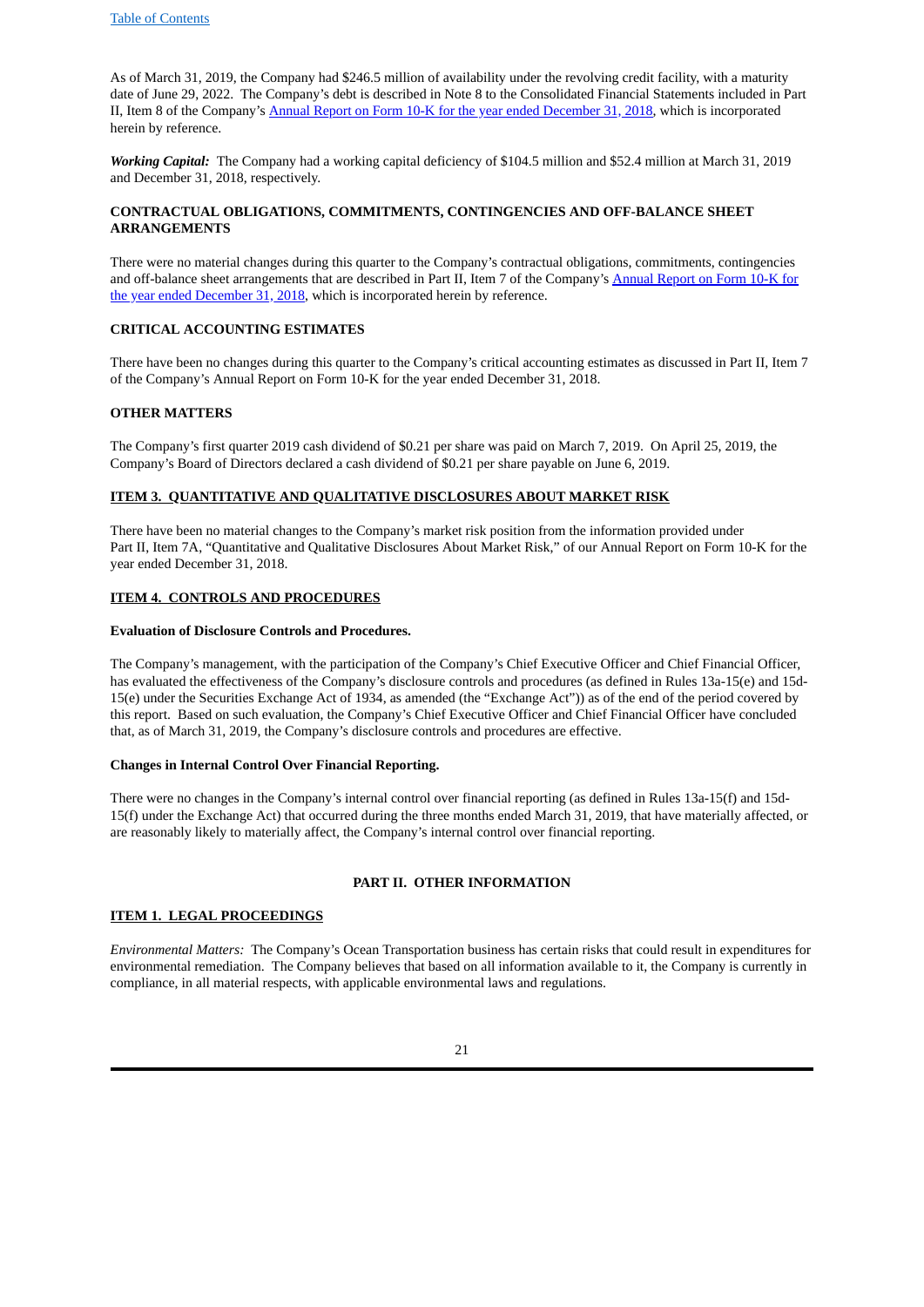*Other Matters:* The Company and its subsidiaries are parties to, or may be contingently liable in connection with other legal actions arising in the normal course of their businesses, the outcomes of which, in the opinion of management after consultation with counsel, would not have a material effect on the Company's financial condition, results of operations, or cash flows.

## <span id="page-23-0"></span>**ITEM 1A. RISK FACTORS**

There were no material changes to the Company's risk factors that are described in Part I, Item 1A, "Risk Factors" of the Company's Annual Report on Form 10-K for the year ended December 31, 2018.

## <span id="page-23-1"></span>**ITEM 2. UNREGISTERED SALES OF EQUITY SECURITIES AND USE OF PROCEEDS**

None.

## <span id="page-23-2"></span>**ITEM 3. DEFAULTS UPON SENIOR SECURITIES**

None.

## <span id="page-23-3"></span>**ITEM 4. MINE SAFETY DISCLOSURES**

None.

#### <span id="page-23-4"></span>**ITEM 5. OTHER INFORMATION**

None.

## <span id="page-23-5"></span>**ITEM 6. EXHIBITS**

- 31.1 [Certification](#page-25-0) of Chief Executive Officer pursuant to Rule 13a-14(a) or 15d-14(a) of the Securities Exchange Act of 1934.
- 31.2 [Certification](#page-26-0) of Chief Financial Officer pursuant to Rule 13a-14(a) or 15d-14(a) of the Securities Exchange Act of 1934.
- 32 [Certification](#page-27-0) of Chief Executive Officer and Chief Financial Officer pursuant to 18 U.S.C. Section 1350.
- 101.INS XBRL Instance Document
- 101.SCH XBRL Taxonomy Extension Schema Document
- 101.CAL XBRL Taxonomy Extension Calculation Linkbase Document
- 101.DEF XBRL Taxonomy Extension Definition Linkbase Document
- 101.LAB XBRL Taxonomy Extension Label Linkbase Document
- 101.PRE XBRL Taxonomy Extension Presentation Linkbase Document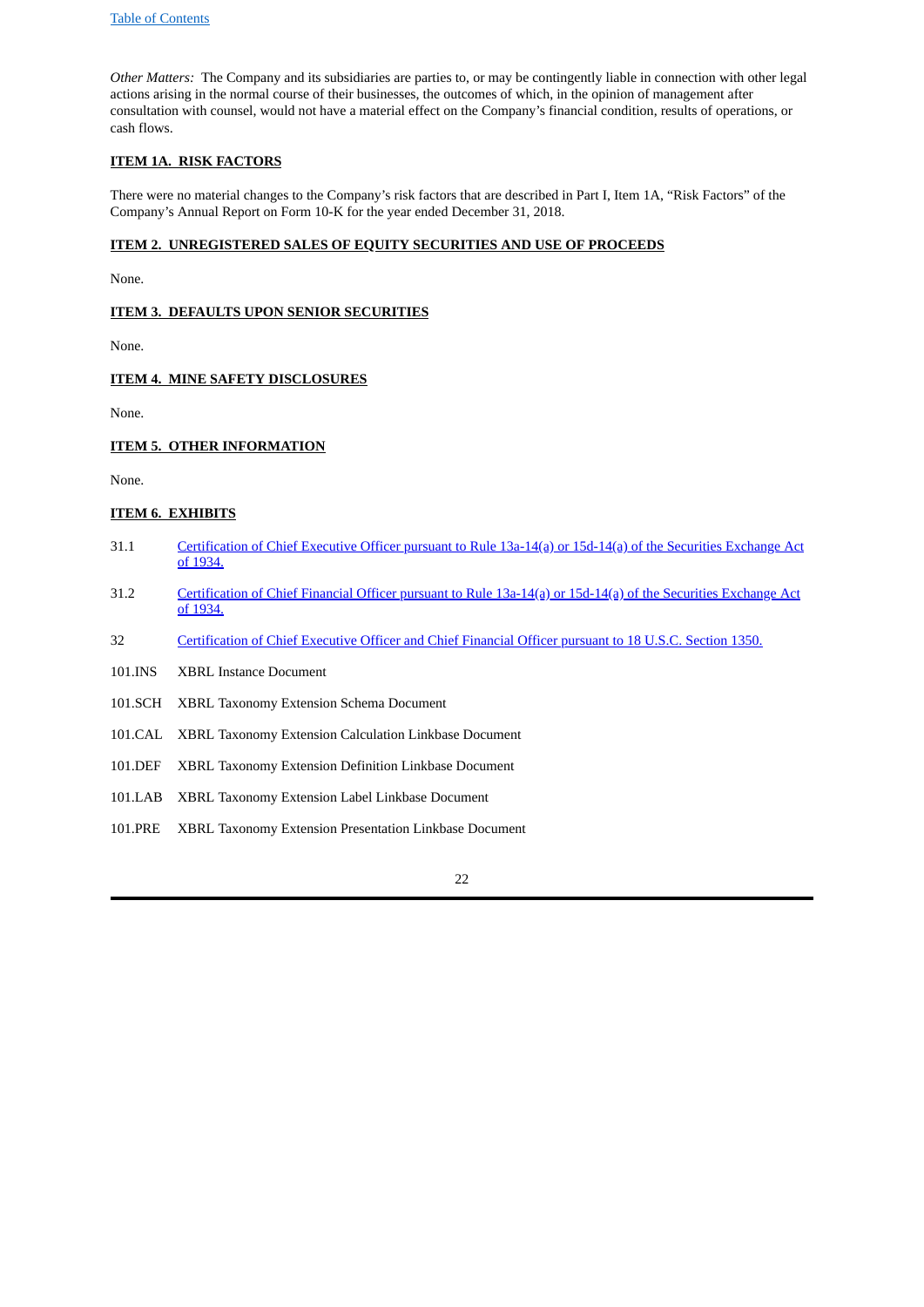# <span id="page-24-0"></span>**SIGNATURES**

Pursuant to the requirements of the Securities Exchange Act of 1934, the registrant has duly caused this report to be signed on its behalf by the undersigned thereunto duly authorized.

> MATSON, INC. (Registrant)

Date: May 9, 2019 /s/ Joel M. Wine

Joel M. Wine Senior Vice President and Chief Financial Officer

Date: May 9, 2019 /s/ Kevin L. Stuck

Kevin L. Stuck Vice President and Controller (principal accounting officer)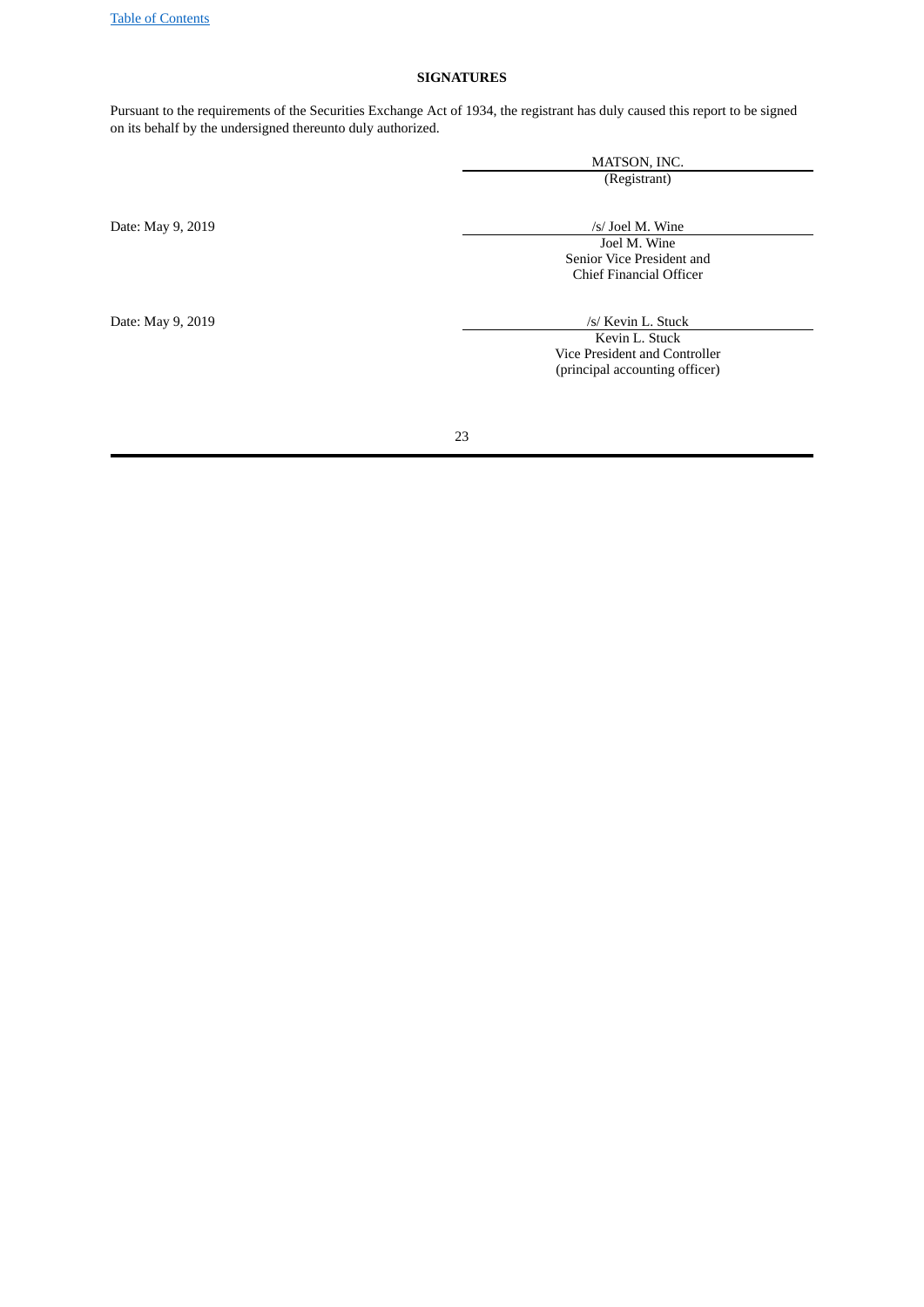#### Certification of Chief Executive Officer pursuant to Rule 13a-14(a) or 15d-14(a) of the Securities Exchange Act of 1934.

<span id="page-25-0"></span>I, Matthew J. Cox, certify that:

1. I have reviewed this Quarterly Report on Form 10-Q of Matson, Inc.;

2. Based on my knowledge, this report does not contain any untrue statement of a material fact or omit to state a material fact necessary to make the statements made, in light of the circumstances under which such statements were made, not misleading with respect to the period covered by this report;

3. Based on my knowledge, the financial statements, and other financial information included in this report, fairly present in all material respects the financial condition, results of operations and cash flows of the registrant as of, and for, the periods presented in this report;

4. The registrant's other certifying officer(s) and I are responsible for establishing and maintaining disclosure controls and procedures (as defined in Exchange Act Rules 13a-15(e) and 15d-15(e)) and internal control over financial reporting (as defined in Exchange Act Rules 13a-15(f) and 15d-15(f)) for the registrant and have:

(a) Designed such disclosure controls and procedures, or caused such disclosure controls and procedures to be designed under our supervision, to ensure that material information relating to the registrant, including its consolidated subsidiaries, is made known to us by others within those entities, particularly during the period in which this report is being prepared;

(b) Designed such internal control over financial reporting, or caused such internal control over financial reporting to be designed under our supervision, to provide reasonable assurance regarding the reliability of financial reporting and the preparation of financial statements for external purposes in accordance with generally accepted accounting principles;

(c) Evaluated the effectiveness of the registrant's disclosure controls and procedures and presented in this report our conclusions about the effectiveness of the disclosure controls and procedures, as of the end of the period covered by this report based on such evaluation; and

(d) Disclosed in this report any change in the registrant's internal control over financial reporting that occurred during the registrant's most recent fiscal quarter (the registrant's fourth fiscal quarter in the case of an annual report) that has materially affected, or is reasonably likely to materially affect, the registrant's internal control over financial reporting; and

The registrant's other certifying officer(s) and I have disclosed, based on our most recent evaluation of internal control over financial reporting, to the registrant's auditors and the audit committee of the registrant's board of directors (or persons performing the equivalent functions):

(a) All significant deficiencies and material weaknesses in the design or operation of internal control over financial reporting which are reasonably likely to adversely affect the registrant's ability to record, process, summarize and report financial information; and

Any fraud, whether or not material, that involves management or other employees who have a significant role in the registrant's internal control over financial reporting.

> By /s/ Matthew J. Cox Matthew J. Cox, Chairman and Chief Executive Officer

Date: May 9, 2019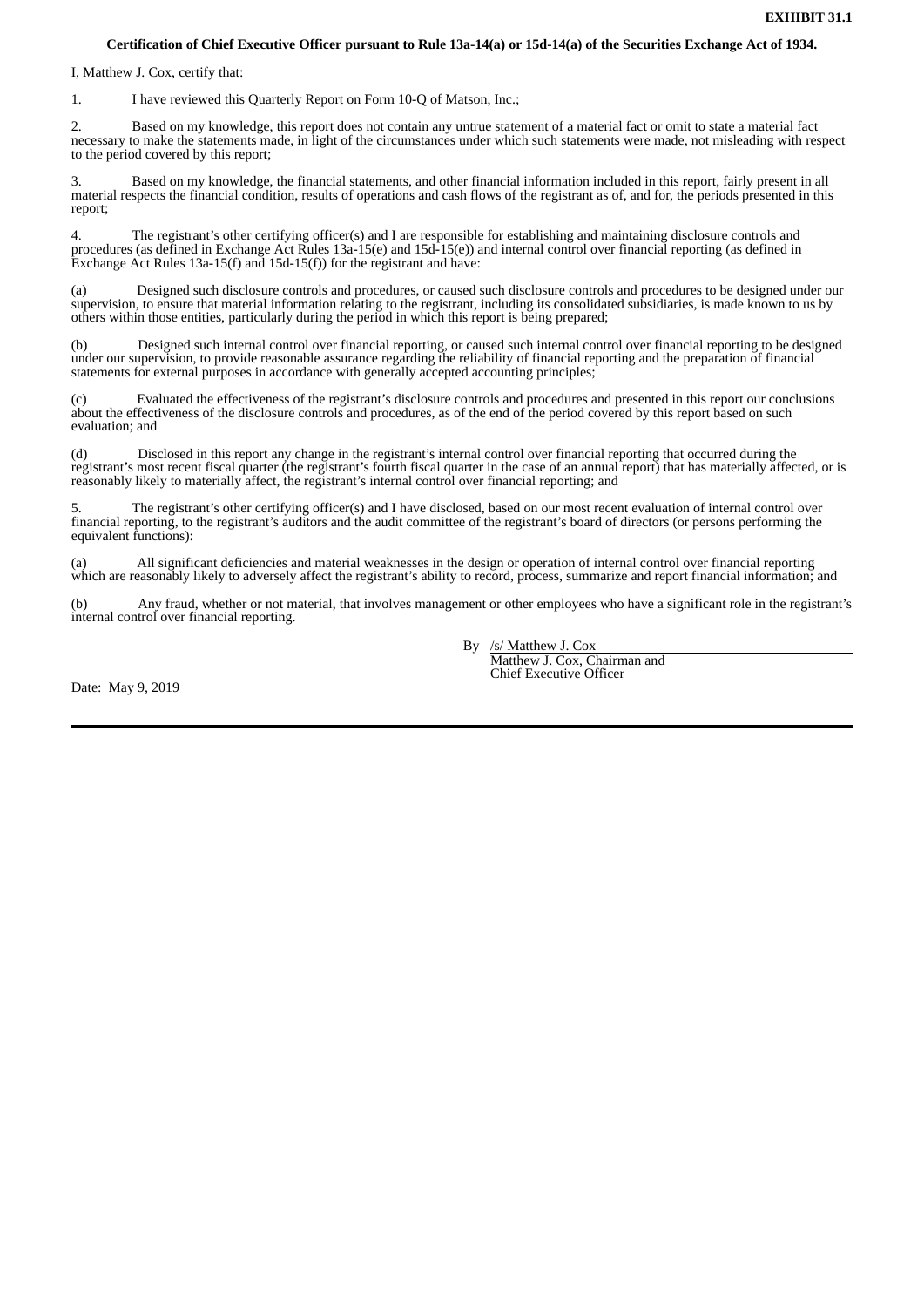#### Certification of Chief Financial Officer pursuant to Rule 13a-14(a) or 15d-14(a) of the Securities Exchange Act of 1934.

<span id="page-26-0"></span>I, Joel M. Wine, certify that:

1. I have reviewed this Quarterly Report on Form 10-Q of Matson, Inc.;

2. Based on my knowledge, this report does not contain any untrue statement of a material fact or omit to state a material fact necessary to make the statements made, in light of the circumstances under which such statements were made, not misleading with respect to the period covered by this report;

3. Based on my knowledge, the financial statements, and other financial information included in this report, fairly present in all material respects the financial condition, results of operations and cash flows of the registrant as of, and for, the periods presented in this report;

4. The registrant's other certifying officer(s) and I are responsible for establishing and maintaining disclosure controls and procedures (as defined in Exchange Act Rules 13a-15(e) and 15d-15(e)) and internal control over financial reporting (as defined in Exchange Act Rules 13a-15(f) and 15d-15(f)) for the registrant and have:

(a) Designed such disclosure controls and procedures, or caused such disclosure controls and procedures to be designed under our supervision, to ensure that material information relating to the registrant, including its consolidated subsidiaries, is made known to us by others within those entities, particularly during the period in which this report is being prepared;

(b) Designed such internal control over financial reporting, or caused such internal control over financial reporting to be designed under our supervision, to provide reasonable assurance regarding the reliability of financial reporting and the preparation of financial statements for external purposes in accordance with generally accepted accounting principles;

(c) Evaluated the effectiveness of the registrant's disclosure controls and procedures and presented in this report our conclusions about the effectiveness of the disclosure controls and procedures, as of the end of the period covered by this report based on such evaluation; and

(d) Disclosed in this report any change in the registrant's internal control over financial reporting that occurred during the registrant's most recent fiscal quarter (the registrant's fourth fiscal quarter in the case of an annual report) that has materially affected, or is reasonably likely to materially affect, the registrant's internal control over financial reporting; and

The registrant's other certifying officer(s) and I have disclosed, based on our most recent evaluation of internal control over financial reporting, to the registrant's auditors and the audit committee of the registrant's board of directors (or persons performing the equivalent functions):

(a) All significant deficiencies and material weaknesses in the design or operation of internal control over financial reporting which are reasonably likely to adversely affect the registrant's ability to record, process, summarize and report financial information; and

Any fraud, whether or not material, that involves management or other employees who have a significant role in the registrant's internal control over financial reporting.

> By /s/ Joel M. Wine Joel M. Wine, Senior Vice President and Chief Financial Officer

Date: May 9, 2019